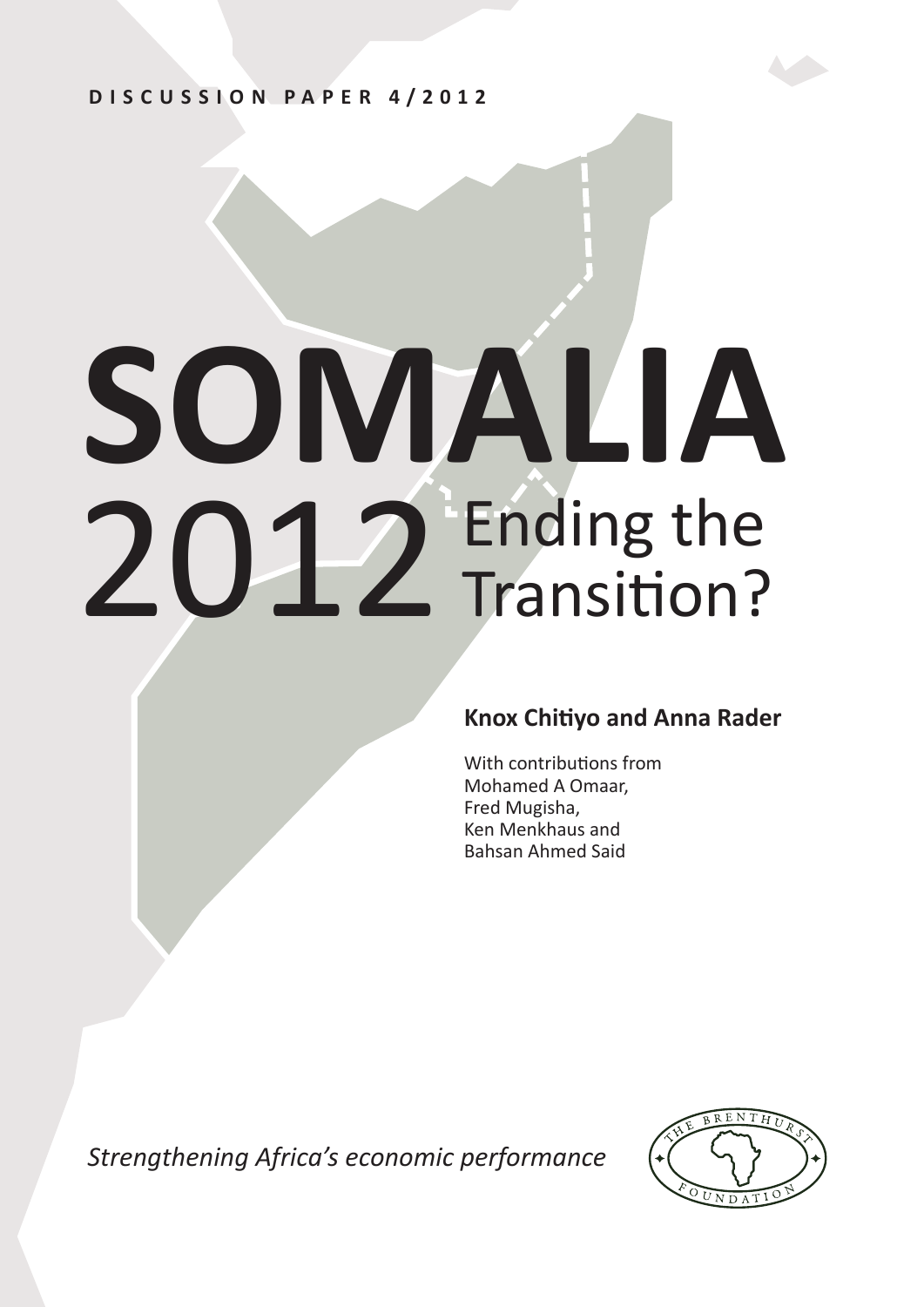



# **Contents**

| Introduction. The contract contract contract contract contract contract contract contract contract of $4$                                                                                                                      |
|--------------------------------------------------------------------------------------------------------------------------------------------------------------------------------------------------------------------------------|
| Political Transition and Transformation (2012) 2014 2020 (2014) 2014 2020 (2014) 2020 (2014) 2020 (2014) 2020 (2014) 2020 (2014) 2020 (2014) 2020 (2014) 2020 (2014) 2020 (2014) 2020 (2014) 2020 (2014) 2020 (2014) 2020 (201 |
|                                                                                                                                                                                                                                |
|                                                                                                                                                                                                                                |
|                                                                                                                                                                                                                                |
|                                                                                                                                                                                                                                |
|                                                                                                                                                                                                                                |
| Marginalisation and Gender-Based Violence in South-Central Somalia          16                                                                                                                                                 |
|                                                                                                                                                                                                                                |
|                                                                                                                                                                                                                                |
|                                                                                                                                                                                                                                |
|                                                                                                                                                                                                                                |
|                                                                                                                                                                                                                                |

## **About the Authors**

**Knox Chitiyo** is an Africa Fellow at Chatham House and a Brenthurst Foundation Associate. **Anna Rader** is an Associate Fellow of RUSI.

Published in June 2012 by: The Brenthurst Foundation E Oppenheimer & Son (Pty) Ltd PO Box 61631, Johannesburg 2000, South Africa Tel +27–(0)11 274–2096 · Fax +27–(0)11 274–2097 www.thebrenthurstfoundation.org

All rights reserved. The material in this publication may not be reproduced, stored, or transmitted without the prior permission of the publisher. Short extracts may be quoted, provided the source is fully acknowledged.

Layout and design by Sheaf Publishing, Benoni.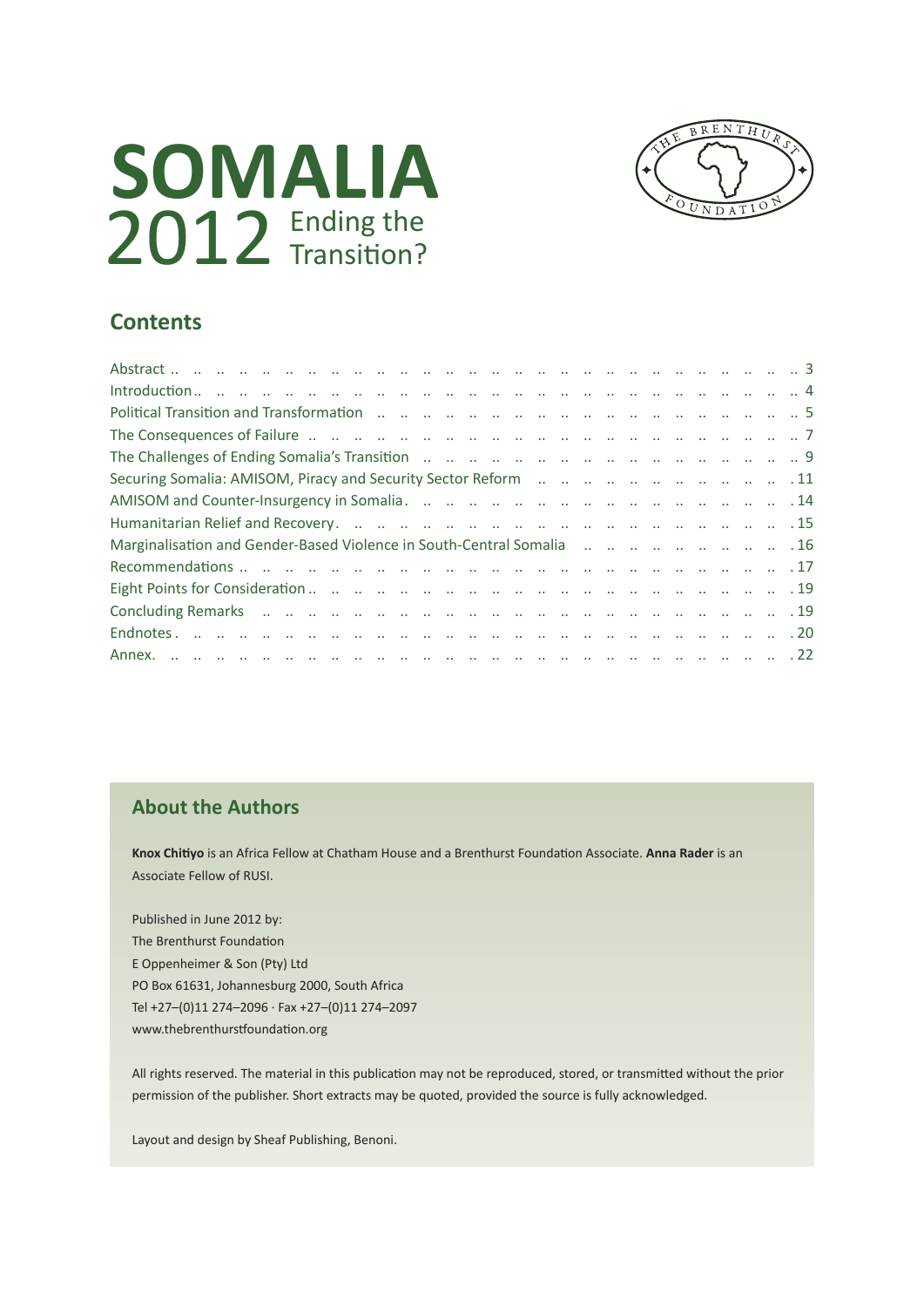## **Abstract**

This is a critical time for Somalia. There are less than 90 days until the end of the transitional federal government's mandate on 20 August 2012, and the stakes are high for the delivery of the key components of the political 'roadmap', not least a new constitution. At the same time, the five-year insurgency that has wracked the south and central regions has entered a new phase, with fighting now along numerous fronts as the African Union peacekeeping mission has expanded to include forces from Kenya, with more promised from Djibouti and Sierra Leone. Al-Shabaab, the Al-Qa'ida-linked conglomerate, appears to be on the back foot: it has been bruised by Somali Army and AMISOM offensives and is internally divided. But the complex, changeable dynamics of Somalia's recent past suggest that it is too early to call time on this persistent opponent of the TFG.

In response to the changing dynamics within Somalia and the growing regional and international interest in the country's future, RUSI and the Brenthurst Foundation convened a one-day roundtable discussion in London in November 2011 to discuss the key issues facing Somalia during this time of political transition. This report summarises the roundtable discussion. It also includes three important essays from leading Somalis and Somalia observers, each of which emphasise the centrality of Somalis in shaping their own political future, as well as the continued role of the regional and international community; together with a special focus on the situation of women in Somalia during this time of change.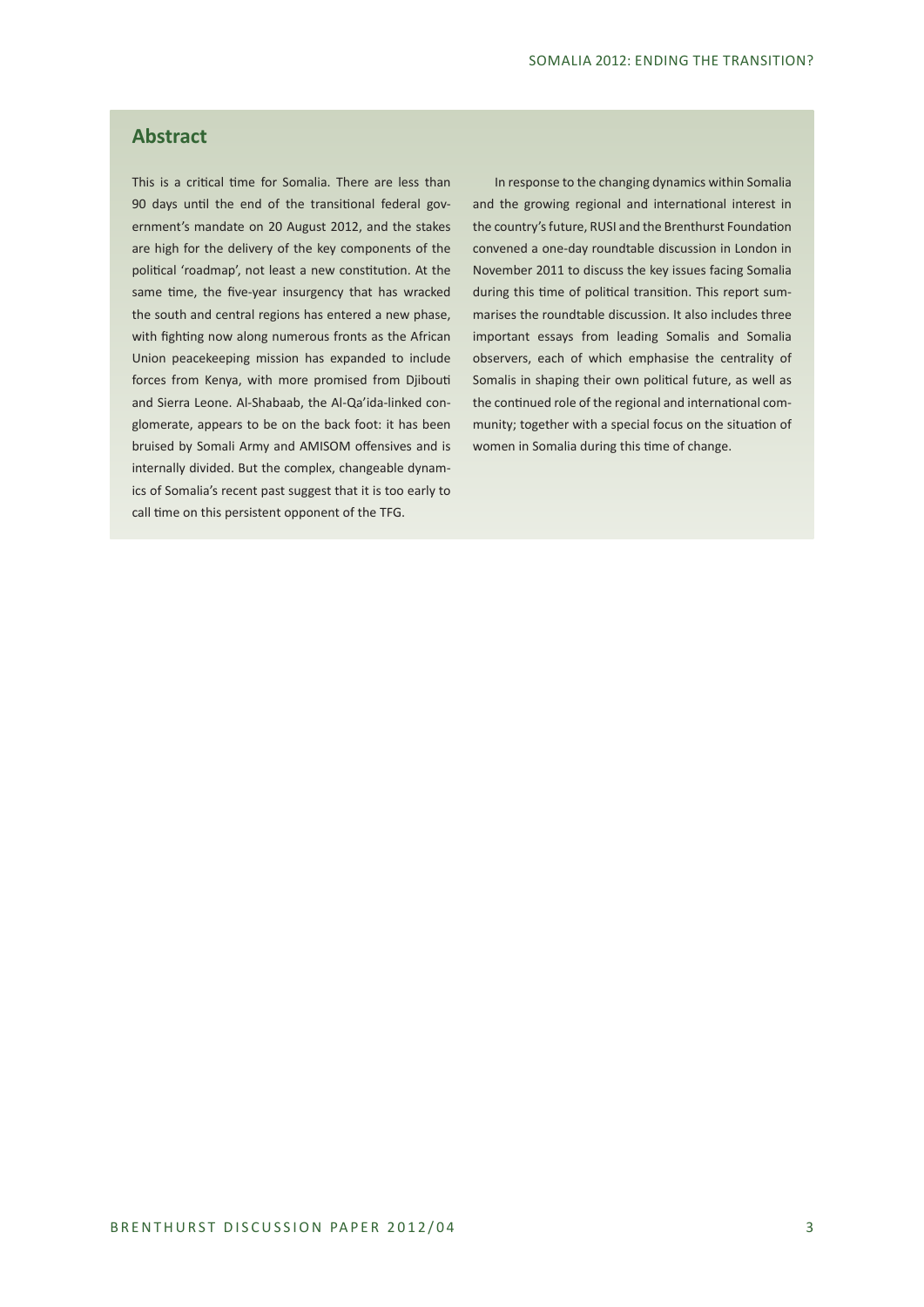## **Introduction**

This is a critical time for Somalia. There are less than 90 days until the end of the transitional federal government's mandate on 20 August 2012, and the stakes are high for the delivery of the key components of the political 'roadmap', not least a new constitution. At the same time, the five-year insurgency that has wracked the south and central regions has entered a new phase, with fighting now along numerous fronts as the African Union (AU) peacekeeping mission has expanded to include forces from Kenya, with more promised from Djibouti and Sierra Leone. Al-Shabaab, the Al-Qa'ida-linked conglomerate of Islamists, international jihadists and clan militants, appears to be on the back foot: it has been bruised by Somali Army and AMISOM offensives and is internally divided. But the complex, changeable dynamics of Somalia's recent past suggest that it is too early to call time on this persistent opponent of the transitional federal government (TFG).

Meanwhile Somalis are recovering from the devastating drought of 2011 that affected an estimated 10 million people across the Horn of Africa. In six regions of southern Somalia famine claimed lives and livelihoods, and displaced tens of thousands more Somalis across the country and into cramped and

Somalis who have supported the final phase of the transition period will now expect to reap the dividends of peace

overflowing refugee camps in Kenya and Ethiopia. The long-term effects of the humanitarian crisis, compounded by more displacement from the coordinated military campaign near the Somali–Kenya border, will be felt for years to come.

Widespread food insecurity and displacement now join Somalia's other conflict drivers, such as the control of economic resources. The charcoal export industry that supported Al-Shabaab financially for so

long is now a focus of both economic and environmental scrutiny. More generally, Somalis who have supported the final phase of the transition period will now expect to reap the dividends of peace, but the sheer scale of the development infrastructure required suggests that many will be frustrated by the pace of change.

In response to the changing dynamics within Somalia and the growing regional and international interest in the country's future, RUSI and the Brenthurst Foundation convened a one-day roundtable discussion in London.

The roundtable focused on four central themes: recovery and rehabilitation following the 2011 famine in southern Somalia, and the current humanitarian aid picture; the political roadmap; securing Somalia, in particular against the threats posed by Al-Shabaab and piracy; and the role of the diaspora and external actors, including regional organisations and foreign donor countries such as the US and the UK. Overall, participants were optimistic that with international support and domestic political will, Somalia's key contemporary challenges – most notably countering the entrenched insurgency in the south and achieving important political and constitutional milestones – can be met. However, this was tempered by an awareness of the resource constraints, infrastructural obstacles and political dissonance that has marked the TFG's last five years in power; as well as the scale of assistance required on a number of different fronts.

This report summarises the engaging, comprehensive and thoughtful roundtable discussion: the panellists' comments are unattributed, and general themes and points of note highlighted. It also includes three important essays from leading Somalis and Somalia observers, each of which emphasise the centrality of Somalis in shaping their own political future, as well as the continued role of the regional and international community; together with a special focus on the situation of women in Somalia during this time of change.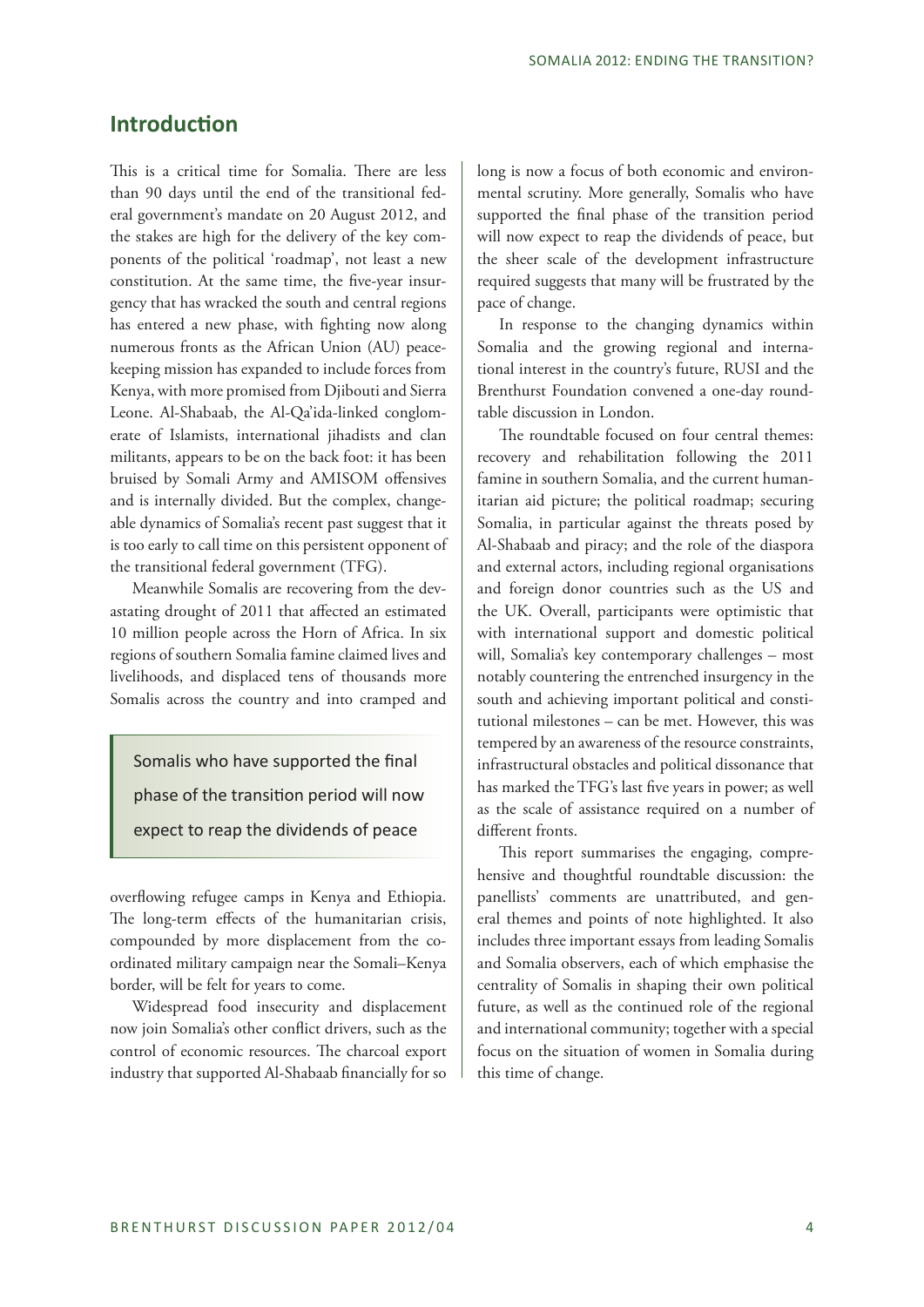# **Political Transition and Transformation**

Somalia has notoriously been without an effective central government able to fulfil the key functions of a state since 1991. It has been described as a 'black hole<sup>21</sup> and a 'shattered state',<sup>2</sup> and consistently tops the failed state index.<sup>3</sup> Since the Arta Declaration of 2000 that established the first transitional administration, Somalia has spent over ten years 'in transition' to a permanent political configuration. Efforts to draft a new constitution and federal system have been underway during this time, as well as discussion on how best to hold presidential and parliamentary elections to select representatives for Somalia's political institutions. However, the insurgency by Harakat al-Shabaab al-Mujahideen (Al-Shabaab) that erupted in 2006, following the demise of the Union of Islamic Courts, has complicated attempts to build political consensus and to roll out national initiatives. The TFG has been consistently portrayed as weak, corrupt and heavily factionalised: indeed, massive turnover in cabinet ministers is just one symptom of the fractious politics that have characterised recent years, a situation likely to be further inflamed by the prospects of national elections for the first time since 1969.

#### Somalia has spent over

ten years in transition

#### *The National Reconciliation Process*

Peace and reconciliation conferences began soon after the collapse of the Somali state in 1991 when the president and leader of the two-decade military regime, Siyad Barre, fled Mogadishu in the midst of a devastating civil war. Efforts to build consensus between the clan-based opposition factions failed and the country descended further into violent conflict.

Externally supported initiatives throughout the 1990s attempted to find a model of government that would appease the divergent interests of Somalia's factionalised political elites. In 2000, a national peace conference held in Arta, Djibouti appeared to break the deadlock, facilitated in part by members of Somalia's civil society and business community who for so long had been excluded from the peace

process. The subsequent Arta Declaration established a transitional national government that was recognised by the United Nations, a significant measure of progress. In 2002, a follow-up conference in Kenya agreed a federal structure for Somalia, which would be more fully fleshed out in 2003, with agreement to a transitional charter; and in 2004, with the creation of the transitional federal institutions, leading to the inauguration of the parliament that year and a government in early 2005. In 2008, these political structures were further endorsed following a peace accord with the oppositional Alliance for the Re-liberation of Somalia – a consortium of disgruntled warlords and former members of the Union of Islamic Courts – for whom the parliament was expanded to 550 members.

#### *The Roadmap*

The transitional national charter, agreed as part of the Djibouti process, had mandated a number of requisite tasks to be completed within six years, including the drafting of a new constitution, the disarmament of militia groups and the resettlement of refugees and IDPs.4 By 2011, however, little progress had been made on these essential milestones: with the transitional parliament's term due to expire, Somalia faced a pressing deadline. The Kampala Accords signed in Uganda extended the transitional parliament's term by an additional three years, a move that was roundly criticised; the government's term was also extended by one year to August 2012, making 2012 a makeor-break year for Somalia's political leadership.5

In September 2011, a political roadmap was agreed upon by major Somali constituencies that signalled the beginning of a new push towards the completion of mandated transitional tasks. The indigenous summit was the first in a series of meetings that included two constitutional conferences held in Garowe, Puntland that agreed principles for delivering the transitional milestones before the expiry of the TFG's mandate.

The roadmap and its adjunct documents hence represent the latest in the long-running efforts to create a stable, secure government in Somalia. Recognising the importance of an inclusive process, the national security and stabilisation plan was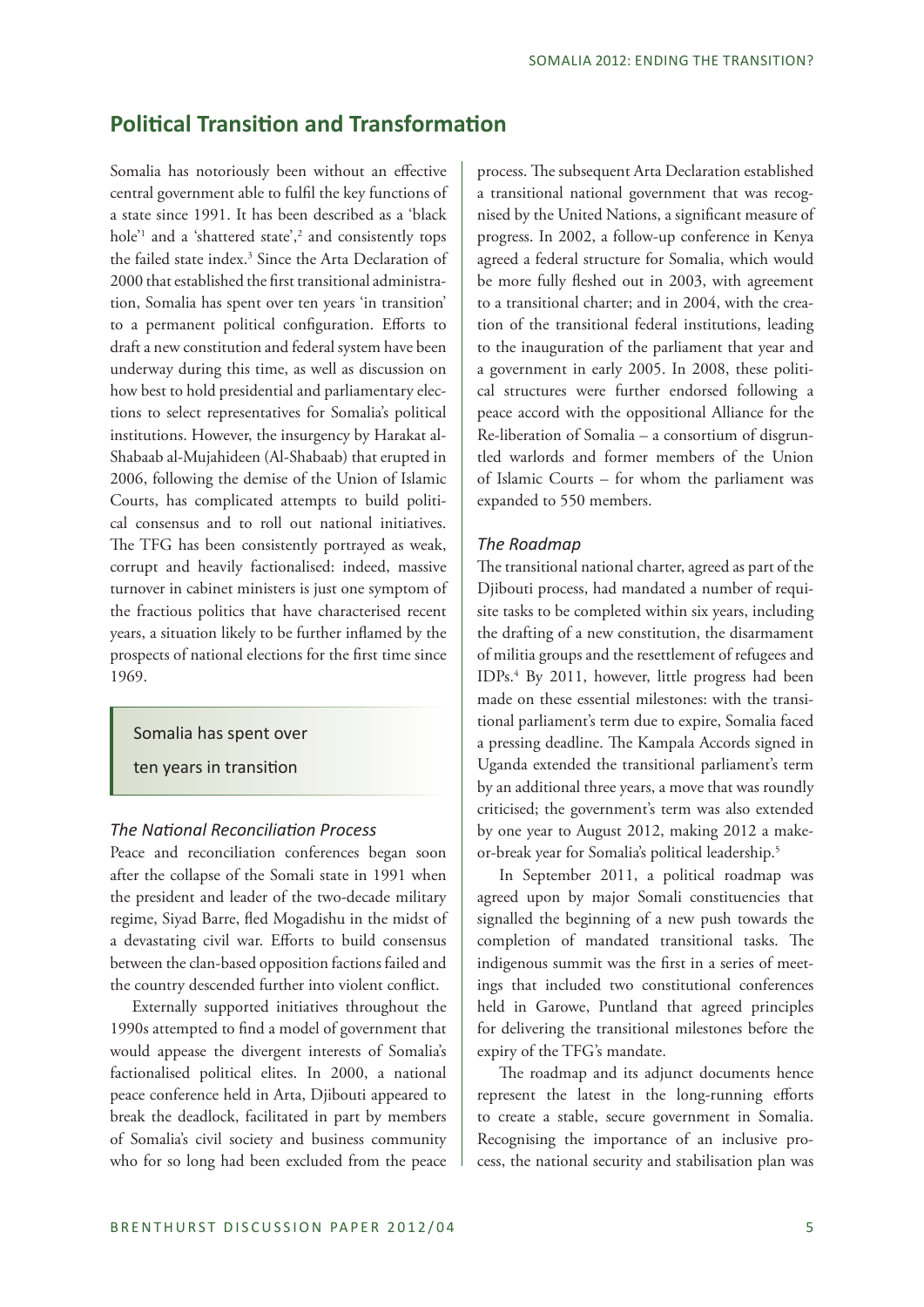developed in consultation with key national stakeholders including Ahlu Sunna Wal Jamaca (ASWJ) and the Galmudug and Puntland administrations, representing the first time that Mogadishu policymakers had gone to the regional administrations for consultation. This political outreach chimed with the support for Somaliland and Puntland expressed by foreign governments, including the US, which though it explicitly supports a one-state solution, has developed a 'dual-track' process with Somaliland.<sup>6</sup> Regional and international actors have generally been supportive of the renewed zest for reform, but there has been concern expressed at the ambitious timetable of the roadmap, with the warning that international patience will wear thin if there is serious delay or even postponement of the move to an elected government.

#### *Political Reform*

With less than three months to go to the end of the transition period, the urgency of delivering on promised political reform is mounting. Two of the most essential reforms – agreeing a new system of representation and reducing the number of MPs – have seen progress: at the second constitutional conference in Garowe in February 2012 (known as Garowe II), Somali policy-makers agreed to halve the number of MPs to 225 (or possibly 275), with 30 per cent of seats reserved for women candidates in the lower chamber. The contentious 4.5 formula that apportions seats according to clan and of which most Somalis strongly disapprove was, however, retained for the appointment of first-term representatives because of the difficulty of holding elections across the insecure territories of the south and central regions. Working to build the legitimacy of representatives selected by the old system will be of paramount importance post-August, particularly because, without elections to sweep clean the old guard, the political elite remains populated by individuals from the Barre era, an obstacle to political transformation in Somalia. A new political culture is considered a precursor to real political change.

Without the possibility of elections, 135 traditional leaders have been brought into the political process to assuage competing constituencies and instil a degree of legitimacy to decisions on representation. They are to select the new members of the slimmed-down parliament (who will elect the

president), as well as an 825-member National Constituent Assembly, which will in turn debate the new constitution. A transparent process of clan elder selection is vital if this interim solution is to move the roadmap forward, and keep the constitutional process on track.

The new constitution is emphatically regarded as essential to restoring trust in the government. The 1960 centralised constitution is seen as reinforc-

# A new political culture is considered a precursor to real political change

ing clan competition by pitting the president and prime minister against each other in the absence of a clear division of executive and legislative powers. A new document will be a watershed in Somalia's political history by establishing a new constitutional footing for the state. A timetable for consultation and approval of the new constitution was laid out at Garowe II, with adoption scheduled for 1 April 2012.

However, whilst progress was made on drafting, by mid-May the constitution was still in the consultation phase. The adoption of a new constitution is particularly important for making clear the contours of the federal arrangement. The proliferating self-proclaimed administrations and statelets since the autumn of 2011 will need to be included in a national framework that can accommodate a range of forms of local governance, not least the federal state of Puntland which has its own constitution and government, established in 1998. Both Somalia and the international community need to work hard to understand how to co-operate with these new administrations in the south-central regions of Somalia. In particular, the confinement of Somali state authorities to Mogadishu will need to be addressed both in terms of political projection and national focus: the TFG needs to begin to think and act like a national institution, not just a Mogadishu one.

## *The London Conference*

The UK has the lead on Somalia in the UN Security Council, chairs the contact group on piracy and was the third largest international donor during the 2011 famine, as well as a leading contributor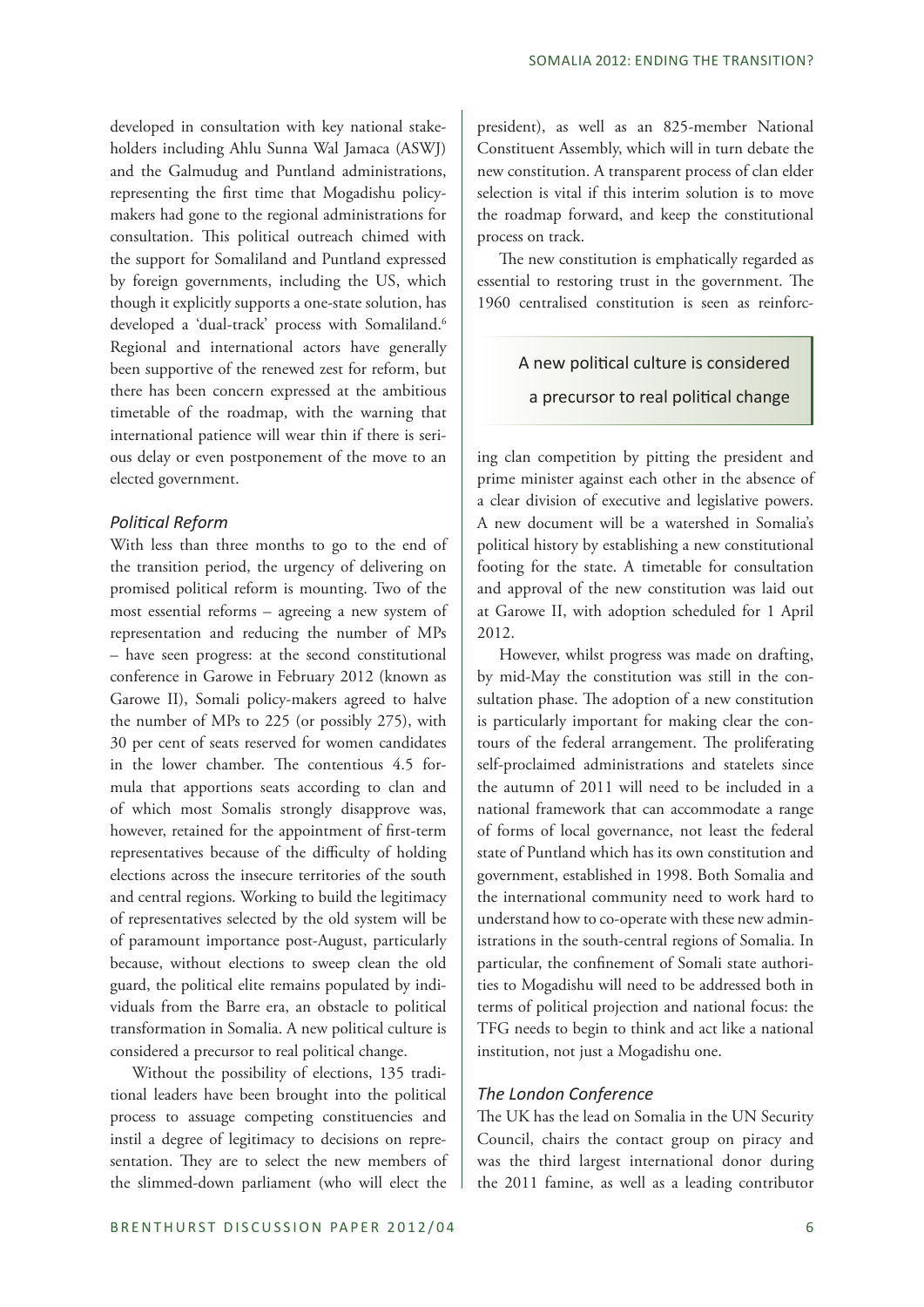to humanitarian and AMISOM funds. For the UK, Somalia is important because of its impact on British interests, including the links between Al-Qa'ida and Al-Shabaab, the kidnap risk to UK citizens, illegal migration to the UK and the impact of piracy on UK ships; as well as the humanitarian imperative and the transnational connections afforded by the 250,000-strong diaspora community based in Britain.

For these reasons, the UK held an international summit on Somalia on 23 February 2012. Attended by over 40 heads of state, including from the TFG, the UK, the US and Somalia's newest donor, Turkey, it established a 'Somali consensus' template for global co-operation on Somalia up to and beyond the end of Somalia's internal political transition in August 2012. There was agreement on seven key issues: security, piracy, terrorism, humanitarian assistance, local stability, the political process and international

co-operation.7 What was not said publicly, but has since become clear is that the London Conference was the start of a multilateral political process in Somalia. The process comes freighted with expectations from Somalis, who are key stakeholders and the drivers of the transformation of their country; it also carries the controversial baggage of nation-building attempts in Iraq, Afghanistan and Bosnia, and in Somalia itself from 1992–95. Many Somalis see international intervention as a last chance to stabilise the country; others fear that multilateral intervention is a euphemism for the *de facto* partition of Somalia by regional and global players. Even with varying views on intervention, the involvement of external actors continues to be a critical component of Somalia's stability. The Istanbul Conference on 31 May and 1 June 2012 was the next step in international efforts to support Somalia's political transition.

## **The Consequences of Failure<sup>8</sup>**

The collapse of the Somali state in 1991 and its failure to date are due to four principal factors, three internal and one external. The first is a vacuum of leadership: the presidents chosen since 1991 have proved unequal to the task. The second is the vacuum of military force. These leaders did not form a coalition of the clans to establish a military force capable of breaking the political stalemate. These two factors flowed from a lack of vision and policy, the third factor. The leaders could not see beyond the clan-based competition for power and resources that governed their modus operandi. The fourth factor is the response of world powers and the sub-regional states. Both withdrew from any meaningful involvement with Somalia in the 1990s following the 'Black Hawk Down' incident. But, overnight, 9/11 transformed interest in Somalia as the US became concerned by the evolving religious ideology in the country, represented by the formation of the Union of Islamic Courts (UIC) in Mogadishu.

Meanwhile, there was no government in Mogadishu. Based in Baidoa, 250 km from the capital, the UIC was able to take charge. A clash for power was inevitable, which occurred when President Yusuf asked Ethiopia for 20,000 troops to seize Mogadishu with the tacit approval and support of the US.

The UIC lost Mogadishu and withdrew. Part of the movement converted itself into the Alliance for the Re-liberation of Somalia (ARS), whilst another developed into Al-Shabaab, unleashing an insurgency of the kind seen in Iraq. Ethiopia was forced to withdraw in 2008, with the ARS breaking into two wings. The first, led by Sheikh Sharif Sheikh Ahmed, signed the Djibouti Peace Agreement in December 2008; he was elected president of the new government in Mogadishu on 31 January 2009. The other wing, led by Al Shabaab and Hizbul Islam, opposed Sheikh Sharif and the Djibouti Agreement and began the new insurgency, which continues to date.

#### **The Influence of External Actors**

The civil war between the two wings of the former ARS/UIC has destroyed the legitimacy and credibility of religious groups in politics in the eyes of the Somali public and the world. Its persistence is now seen as a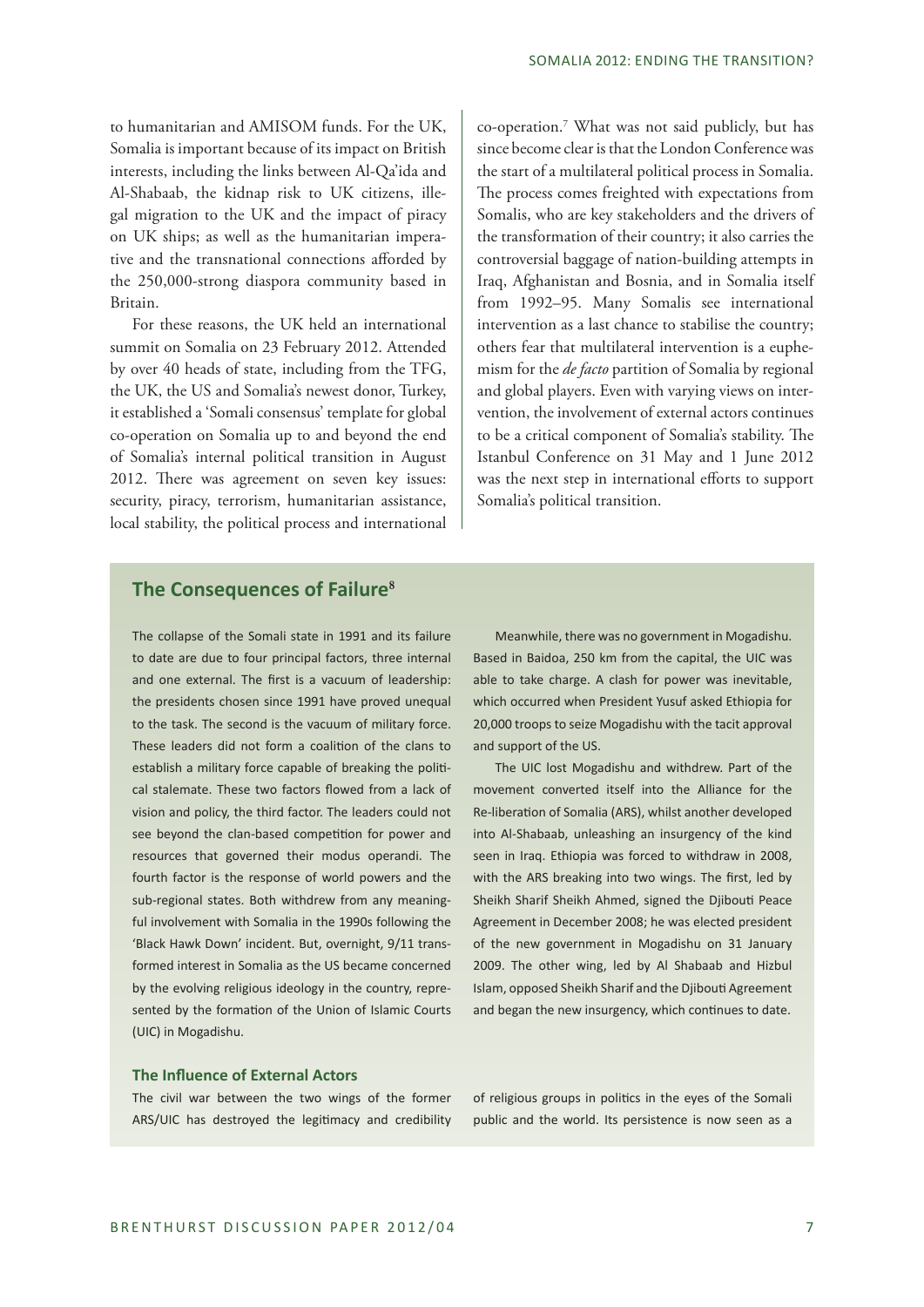personalised struggle for power between political factions and groups.

The length of the war, together with the presence of Ethiopian and AMISOM troops since 2006, represents an internal stalemate. In southern Somalia, no clan or militia has been able to win politically or militarily to overcome the others. Tragically, neither has the leadership of the transitional national government or its heir, the TFG, displayed the capacity to forge a coalition of clans and/ or militias to force a political or military victory. This has given a disproportionate degree of political and military influence to external forces, especially Ethiopia and AMISOM.

Despite years of financial and political support from leading Western powers, the scorecard in the middle of the seventh year of operations is mixed. The political influence of the external forces, despite their military superiority, has achieved no more than an impasse:

Somalia remains at war, without a political solution for all the parties to the conflict. There has been a waste of human and financial resources that should have been used to address cyclical drought and famine in the Horn.

The elephant in the room remains the northern regions of Somaliland, which the transitional governments and the international community continue to consider as part of Somalia. Having achieved stability and democracy, Somaliland proves that doing things the Somali way can work and Somaliland has done so in a manner that many in Africa and other regions would envy. Had Somaliland strategically engaged in and perhaps even led on the larger Somali question, its weight and coherence would have provided a backbone around which a consensus could have formed for political progress. It would also have reduced or negated the role and influence of external actors.

#### **Avoiding More Missed Opportunities**

Today we have the potential for a change of direction and policy. As an ordinary citizen, I share and fully understand the despair of the Somali people. Three opportunities to create a future have been lost in the last ten years. The first was the Union of Islamic Courts, which succeeded against all expectations; the second, the ARS that reclaimed national sentiment; and the third, the current TFG in which all hope was invested, both national and international.

It is tragic that Somalia once again faces an uncertain future, and in some respects, it is perhaps at its furthest from a solution. The country has just come out of the worst famine in living memory, with a war of attrition whose only sure result is yet more death and destruction in the camps and battlefields, especially of the young; and the state is subject to 30 separate claims by 'statelets' and 'regional' presidencies. There is an urgent need to define the post-August future and it has to be done on a blank page. Now is the time to commit to a political solution. Though the previous initiatives have failed, the Somali public will back a confident plan as they did the Djibouti Peace Process.

But a new process must not be pinned to the political longevity of the Somali participants – or it will find its partners overtaken by the exigencies of survival in the fast pace of national and local politics. Nor must it

continue to be wedded to the primacy of force and the military stick as the principal tools for a Somali solution. The enlargement of AMISOM and the re-hatting of Kenyan forces in Somalia seem to suggest that international policy has not moved on.

Given the success this year against Al-Shabaab, it is clear that the war against extremism can be won militarily. But given the failure of leadership and the destruction of institutions in Somalia over the past 30 years, there is an immediate danger of a military victory in a political vacuum. The impetus from the London conference must help establish new political and institutional structures that can convert the military successes against extremists into mechanisms for national reconstruction. Without a credible and competent replacement, supported locally and internationally, the vacuum will again only attract and be filled by armed gangs, warlords and the surrogate clients of neighbouring states. Nevertheless, a political way forward is still possible, feasible and is urgently desired by all. Its realisation, however, requires imagination and political will.

*Mohamed A Omaar is the former Deputy Prime Minister and Minister for Foreign Affairs of the Transitional Federal Government of Somalia.*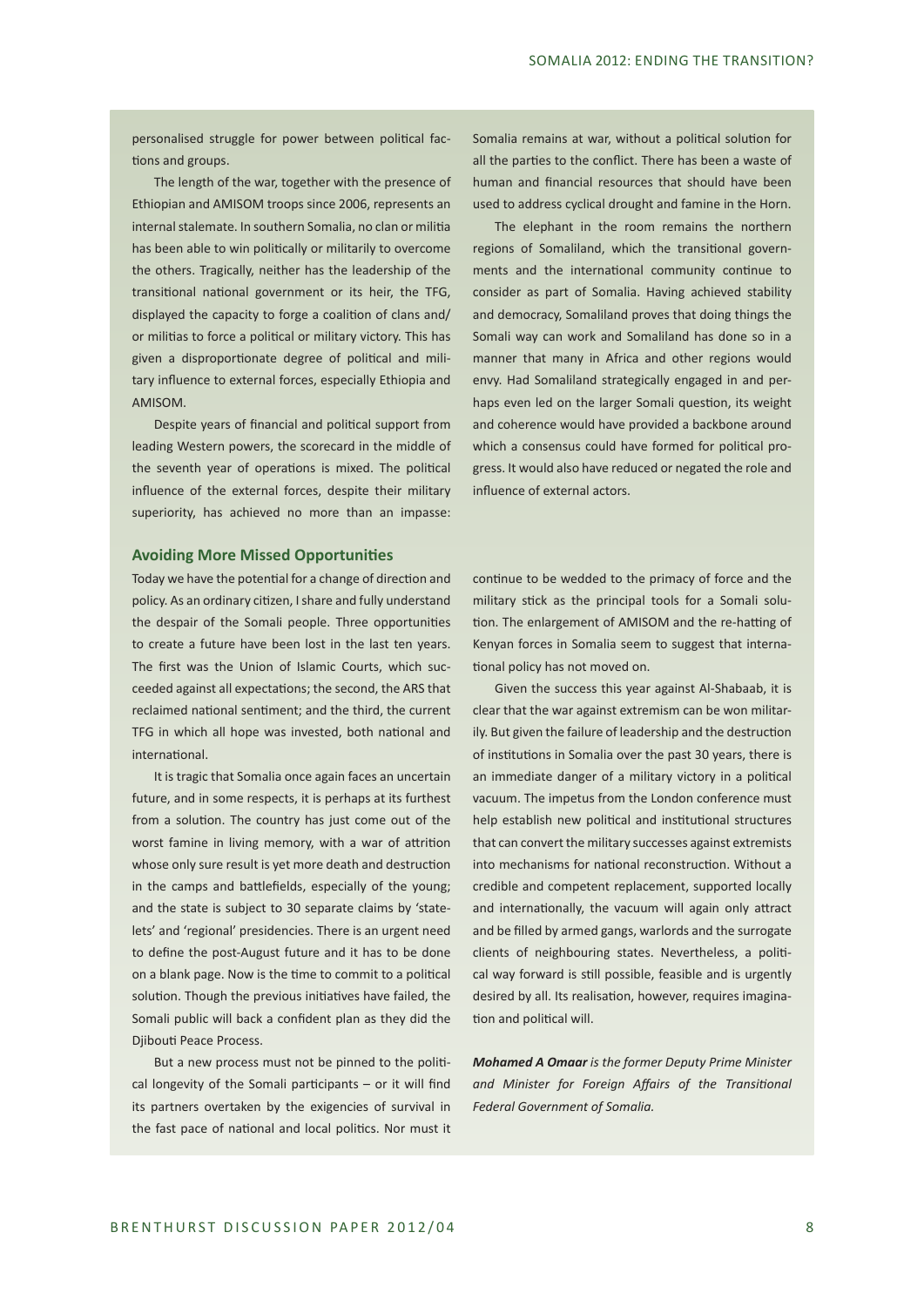## **The Challenges of Ending Somalia's Transition**

 There is good news out of Somalia. Al-Shabaab is in trouble, the famine is technically over, and local governance is gradually expanding. The bad news is that the TFG has had nothing to do with these positive developments.

Al-Shabaab's growing weaknesses are the result of self-inflicted wounds – political in-fighting and pathological policies that are deeply unpopular with most Somalis, as well as mounting military pressure imposed by African Union forces; neighbouring Kenya and Ethiopia; and an array of anti-Shabaab clan militias. The expansion of modest municipal and regional governance systems is the result of local community initiatives, not the TFG. And though southern Somalia remains in a state of profound food insecurity, the end of famine conditions is attributed to a combination of good rains last autumn, robust remittance flows from the Somali diaspora, and international emergency relief operations that persisted despite one of the most non-permissive security environments in the world.

Somalia's recent, modest progress has occurred despite, not because of, the eight-year existence of the TFG. The TFG's security forces are unable to hold the liberated neighbourhoods of Mogadishu and occasionally clash with one another; TFG leaders have treated local governance systems as threats rather than as partners, and have actively sought to undermine them; and the corrupt TFG was more of an obstacle than a partner in the delivery of food aid to famine victims in its areas of control.

Despite this unacceptable performance, the TFG has for years remained the centrepiece of international peace-building and state-building efforts in Somalia. External actors sought to deter defections and encourage rejectionists to re-engage by insisting repeatedly that the TFG was 'the only game in town'. This produced seven years of foreign assistance to one of the most unresponsive and corrupt administrations in the history of transitional governments. The fact that the TFG was treated as a key part of the solution, when in fact it had become very much a part of the problem, was a paradox that was not lost on Somalis. Eventually a growing number of foreign donors came to this realisation as well.

Mounting international frustration with the TFG's corruption, its indifference to its responsibilities to

govern, and its failure to complete key transitional tasks led to the broad consensus in 2011 that Somalia's endless transition had to be forced to a close. The lengthy series of accords struck between Somali principals since mid-2011 – the Kampala Accord, the 'Roadmap' Agreement, the Garowe Principles, the Galkayo Principles, and the 23 May Addis Ababa Communiqué – are all attempts to create new procedures and mechanisms to accelerate completion of the transition, set deadlines for essential transitional tasks, expand participation in the transitional process, and assign responsibility for completion of those tasks. The London Conference on Somalia was mainly devoted to building an international consensus on the principles and procedures to expedite the end of the transition in 2012.

Most commentaries on Somalia's end-of-transition process have rightly focused on the enormous political challenges in the months ahead. There are concerns that elements within the TFG have a vested interest in perpetuating the transition and will seek to delay, block or manipulate the process in 2012. There are even deeper anxieties among Somalis that the complex selection process will be hijacked by a handful of TFG leaders of dubious legitimacy, that foreign governments are controlling and manipulating the process, and that selection of a new government will ultimately be driven by the purchasing of votes. The selection of members to the proposed Elders Committee and Constituent Assembly have already proven to be deeply contentious, prompting two important regional polities, Puntland and Galmaduug, to withdraw from a planned meeting of the Elders Committee in Istanbul. As details about the selection process emerge, other Somali groups may defect entirely and become spoilers. Defections are likely to increase once the process culminates in a new government; political hopefuls left out of power may or may not respect the results. Fundamental issues relating to federalism and political constituencies in Somalia remain unresolved and are sources of deep division among Somalis. Many wonder if the shift to a post-transition government will in any way change the patterns of corruption that have plagued the TFG. And the time frame involved in the end-of-transition is extraordinarily short and likely to produce rushed proceedings, increasing the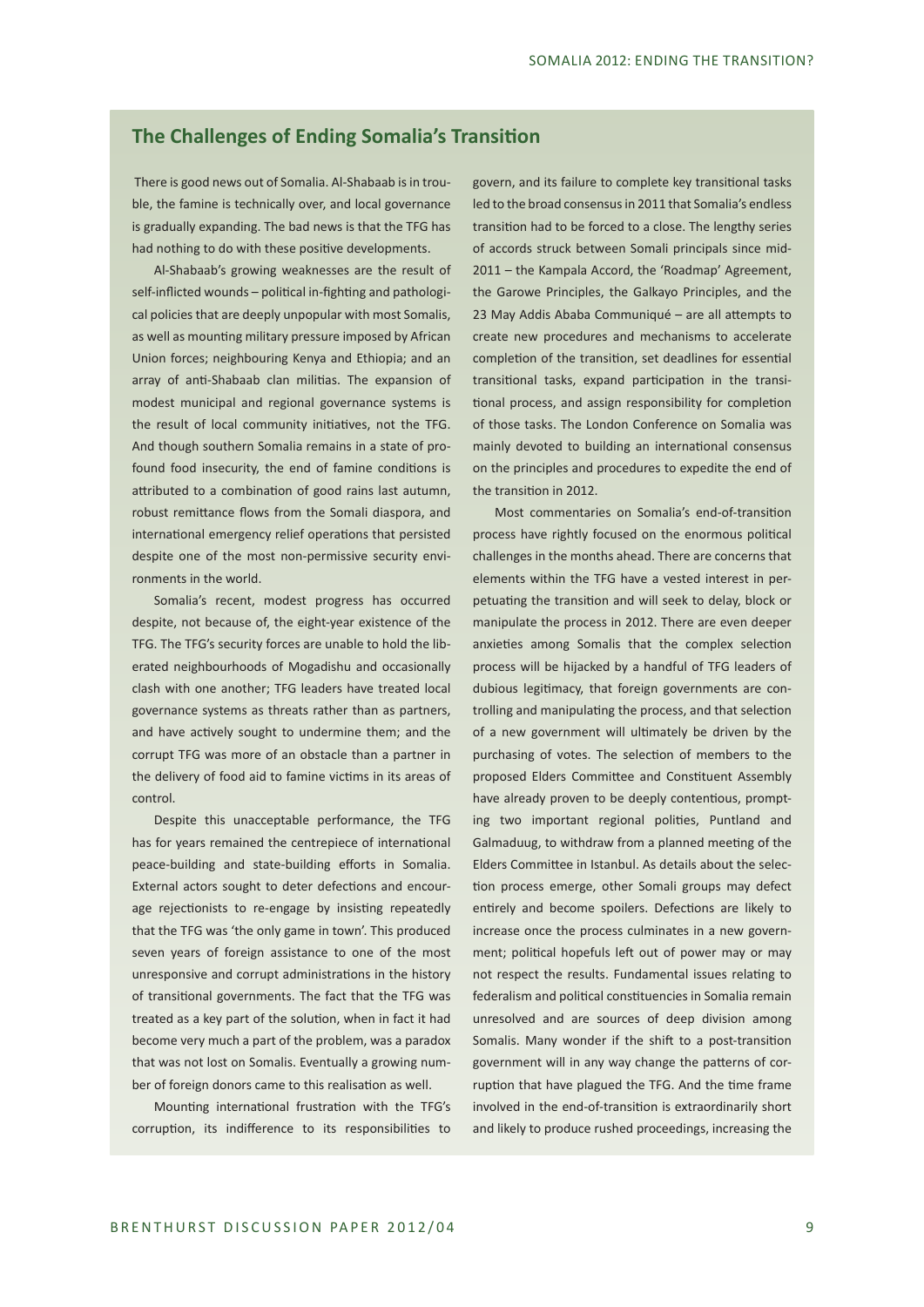likelihood of flawed decisions and insufficient consultation. All of this points to the risk that the process and outcome could have questionable legitimacy in the eyes of many Somalis.

But there are also significant security challenges linked to the end of the transition in Somalia. These have received less attention but could have enduring impact. First, much of southern Somalia still remains under the control of Al-Shabaab, and the group retains the capacity to launch terrorist attacks and assassinations in 'liberated' areas. Both the TFG and a post-transition government will be highly vulnerable to attacks and dependent on AMISOM forces for protection. The relocation of staff and offices of the UN and other international bodies from Nairobi to Mogadishu will impose significant additional burdens on AMISOM. Aid agencies and embassies are likely to gravitate toward a reliance on private security companies for protection, which carries its own set of complications. They will almost certainly have to adopt stringent security measures that will make Somali access to them arduous and limited. This is already the case inside the AMISOM-patrolled airport compound: security restrictions are so high that many TFG officials and others simply refuse to attend meetings there. The UN and other agencies will face a difficult balancing act between security and accessibility.

Second, most of the liberated areas in southern Somalia are now in the hands of third forces – clan militias allied with AMISOM, Kenyan or Ethiopian military forces – but with only tenuous links to the TFG. If the process to end the transition marginalises them, or if TFG leaders make moves to manipulate the outcome, we could see defections by these armed groups and armed clashes pitting them against the TFG or its successor body. This would be a worst-case scenario for AMISOM, and a windfall for Al-Shabaab. If mismanaged, the push for an accelerated end of the transition could inadvertently undermine gains made against Al-Shabaab. As has been true for years, state-building and counter-terrorism objectives in Somalia can sometimes work at cross-purposes. AMISOM is actively seeking to integrate these independent militia into a TFG command structure in the hopes of avoiding just such a scenario.

Third, the system of representation in the proposed constituent assembly and bi-cameral parliament rewards communities that form local or regional administrations.

This was a well-intentioned attempt to expand participation in decision-making beyond the TFG, and to recognise and reward actual local governance inside Somalia. It is part of a wider strategy known as the 'dual track approach', in which external donors work with both the TFG and local political entities – in effect ending the notion that the TFG is the only game in town. But it is having the unintended effect of encouraging the proliferation of self-declared and destabilising regional polities. The unrecognised but stable and democratic secessionist state of Somaliland now faces multiple secessions of its own, as political entrepreneurs in several of its regions have declared themselves to be self-governing authorities with the intention of joining a federal Somalia. Some of these exist on paper only, but others have begun to assemble armed militia and have clashed with Somaliland authorities. An uncontrolled proliferation of regional polities will create more, not less, instability across Somalia.

One of the most clarifying questions to ask in the analysis of contemporary Somali politics is: 'Time is on whose side?' Somali political figures are astute players of the clock, and are adept at creating delays or waiting out a process that offers them no attractive options. The push to accelerate the end of the transition renders time an enemy, not a friend, of donor states and the UN. The fact that external actors want to complete the transition much more than do key Somali actors creates a poor bargaining position for the donor states, one that enterprising Somali political figures will seek to exploit.

There is a history to expedited efforts to revive the Somali state, and it is a cautionary tale. In 1994, after the disastrous war with General Aideed's militia in the summer and autumn of 1993, the UN Operation in Somalia jettisoned its laborious 'bottom-up' approach to state revival and instead tried to broker an expedient powersharing deal among the most powerful militia leaders. That initiative, informed by the UN's wishful thinking that 'the warlords are now peacelords', never held, and Somalia fell back into state collapse. The UN was playing against the clock, and the clock won.

This is of particular importance for deliberations in the conferences that have followed the London Conference. On the one hand, the need for expediency usually results in hasty deals between small numbers of key players; broadly inclusive processes are by definition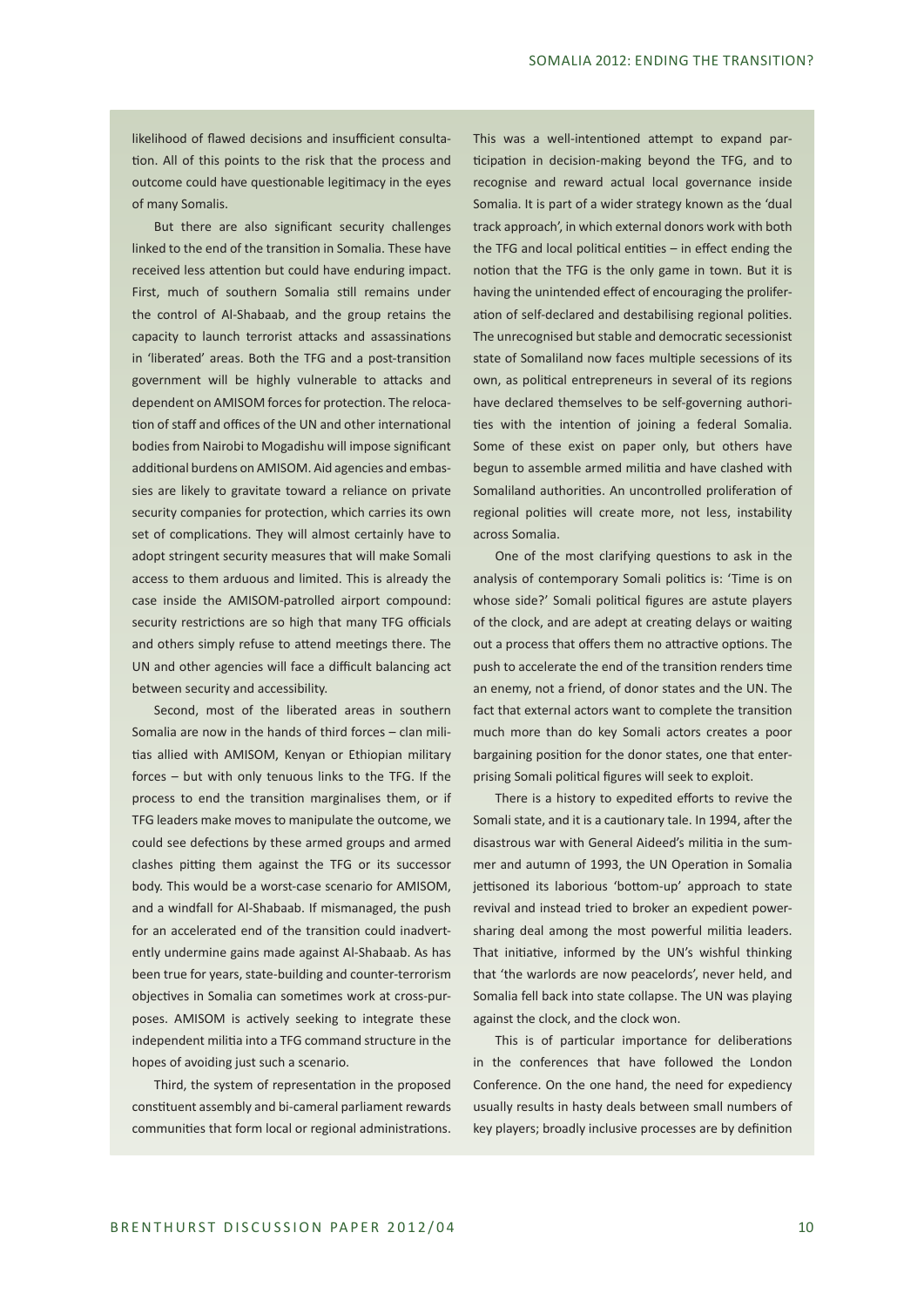slower, and hence unappealing when the clock is ticking. Yet conveners of the London Conference have committed themselves to ensuring that the process by which the TFG era ends and a new caretaker body is selected will be more representative and inclusive. The latter is a laudable goal, but will collide with the tyranny of the clock. Participatory processes in Somalia are, more than in most places, slow and time-consuming affairs. They will co-exist poorly with the narrow and increasingly unrealistic deadlines set out in the roadmap to end the transition by August 2012.

*Ken Menkhaus is Professor of Political Science at Davidson College.*

# **Securing Somalia: AMISOM, Piracy and Security Sector Reform**

On 6 August 2011, Al-Shabaab unexpectedly withdrew from Mogadishu after years of fierce urban warfare with troops from the national security forces and AMISOM, the AU peacekeeping force. A number of factors had conspired against it since the beginning of the year, including a stepped-up campaign by AMISOM within the capital and the locus of the famine in the insurgent heartland. It quickly became clear that fighting to maintain two areas of control had critically stretched Al-Shabaab, and its political leadership appeared to buckle under pressure, with rumours of a split. Al-Shabaab's media wing positioned the drawdown as a tactical withdrawal, presaging a 'shift in tactics', rather than defeat; within a few months, Al-Shabaab had adopted an almost exclusive focus on IED and suicide attacks, including eight suicide bomb attacks between August and November 2011.<sup>9</sup> Al-Shabaab's long-anticipated announcement of a formal merger with Al-Qa'ida in February 2012 seemed to confirm this trajectory.<sup>10</sup>

AMISOM has been careful to work through consultation with local Somali forces and civilians

The eviction of the insurgent group from the capital nevertheless caused a step-change in the broader security efforts in Somalia, with increased calls for an augmentation of AMISOM's mandate and troop numbers to take advantage of Al-Shabaab's change in fortune. Prompted by a number of kidnappings from Kenyan soil in quick succession,<sup>11</sup> Kenyan troops crossed the border in October 2011 in the country's first such intervention since independence. In a coordinated campaign with Ethiopian troops on the western border, and AMISOM and TFG forces holding Mogadishu and its environs, the Kenyan Defence Force (KDF)'s Operation Linda Nchi was aimed at dismembering Al-Shabaab in the Lower Juba area near the border. This effort was bolstered when, on 22 February 2012, the UN Security Council authorised an increase in the AMISOM force size to 17,731 troops, with an increase in funding from US\$300 million per annum to around US\$500 million. The 4,000-strong KDF detachment in southern Somalia was also formally incorporated in the AU mission, making it the AU's largest single military intervention.

AMISOM is making the transition from being a group of national forces under a nominal AU umbrella to becoming a co-ordinated and semiintegrated African force. A great deal of progress has already been made regarding the development of an integrated command and control structure for AMISOM, and the inclusion of regional forces will enhance co-ordination and regional security, particularly in terms of the partnership between AMISOM and the EASBRIG regional security force, as well as having a broader impact on the development of the African Peace and Security Architecture.

But despite these advances, for many, memories of the disastrous 1990s' US-led operations in Somalia still linger. These missions were hamstrung by serious disputes over co-ordination, and command and control; and there was little local support. By contrast, AMISOM has been careful to work through consultation with local Somali forces and civilians, as well as by establishing an agreed multinational command and control structure. Under the leadership of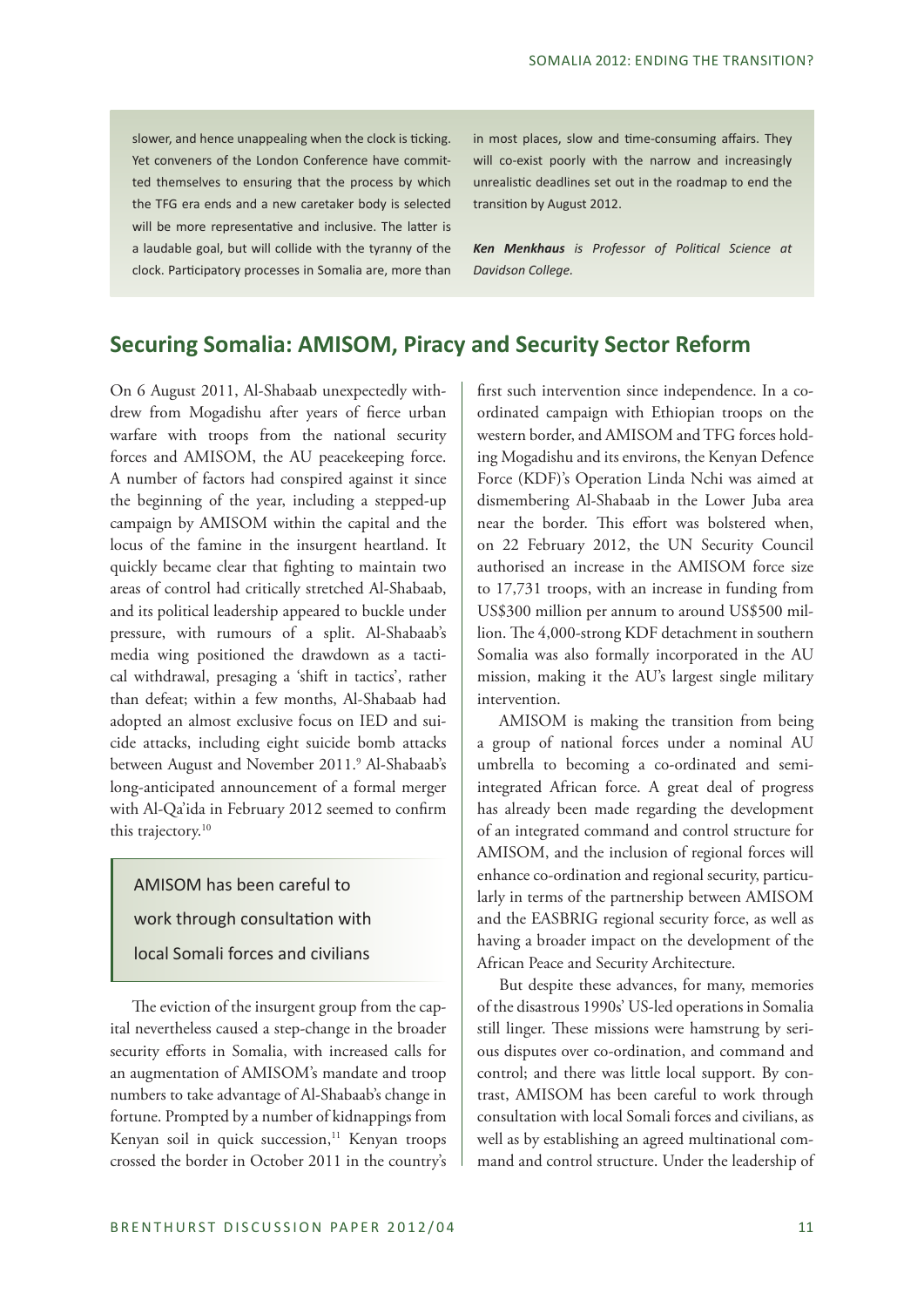Major-General Fred Mugisha, AMISOM, in partnership with Somali forces, pushed Al-Shabaab out of most of Mogadishu. Under Mugisha's successor, Lieutenant-General Andrew Gutti, the expectation is that AMISOM will play a vital role in helping to build security across south and central Somalia, thus providing space for development in the country. AMISOM's mandate officially expires in October 2012 but there is little doubt that the mandate will be renewed for at least another year. There is no magic formula for a successful peace-building intervention, but AMISOM is hoping to learn from past failures in Somalia to demonstrate that security does anchor development and stability.

#### *Al-Shabaab*

Although Al-Shabaab still remains a military threat, over the past year it has suffered serious reverses, both operational and ideological. Multiple and coordinated military offensives against Al-Shabaab by Somali, AMISOM, Kenyan and Ethiopian forces from November 2011 to the present have forced the insurgents to cede territory in southern and central Somalia. Al-Shabaab's military problems have coincided with a leadership and ideological crisis. In 2011, at the height of the famine, there were serious internal divisions over what stance the group should take on food aid. The pro Al-Qa'ida wing under Moktar Ali Zubeyr ('Godane') refused to allow local or international food aid to those most in need; the faction loyal to Union of Islamic Courts co-founder Sheik Hassan Dahir Aweys was more prepared to permit aid – for a fee. In February 2012 the divisions deep-

#### There is no magic formula for a

#### successful peace-building intervention

ened; that month Godane announced the merger of Al-Shabaab with Al-Qa'ida under the leadership of Ayman Al-Zawahiri. But immediately following this announcement, other Al-Shabaab leaders meeting in Baidoa rejected the merger, insisting that Al-Shabaab is a national force under Somali command. In the months since, there have been dozens of defections to AMISOM and Somali National Army forces, from the rank-and-file and the leadership of Al-Shabaab.

Civilian support for Al-Shabaab has also dramatically declined. Nevertheless, Al-Shabaab insists that it is in the midst of a strategic 're-organisation' that will see it re-emerge as the dominant stakeholder in Somalia.

#### *Police and Justice*

Attention is now turning to Somalia's domestic security capability. Security is of fundamental importance to Somalia: without it, effective government cannot be rebuilt. The TFG's 2012 security objectives have been set out in its national security and stabilisation plan, which recognises the critical need for comprehensive security sector reform (SSR): professionalising the armed forces, strengthening the rule of law and resourcing the justice system. In Mogadishu, the TFG's efforts are more visible, and have included initiatives to enhance security in the capital's Bakhara market to prevent looting, and the

#### Security is of fundamental

importance to Somalia

utilisation of mobile courts and police units to bring the rule of law into neighbourhoods.

Beyond the capital, however, there is little evidence of TFG-led rule of law or stabilisation; much of this is instead being undertaken by local authorities and militias. The TFG urgently needs to meld the different Somali militias together in order to avoid gaps, remembering the lesson of Al-Itihaad Al-Islamiyya, which authorities claimed to have eliminated in the 1990s only to have the leaders return at the head of the Union of Islamic Courts.

As well as disarmament and integration challenges, the TFG is developing its national security forces and law enforcement mechanisms. There is general agreement that more attention must be paid to how to restore law and order in Somalia, with a special focus on the police, particularly as the emphasis to date has been on national security to the cost of a restored police force. Additionally, the justice system has been overlooked: Somalia cannot have a police force without a strong judiciary.

The improvement of policing and security in Somalia has been impeded by at least three logistical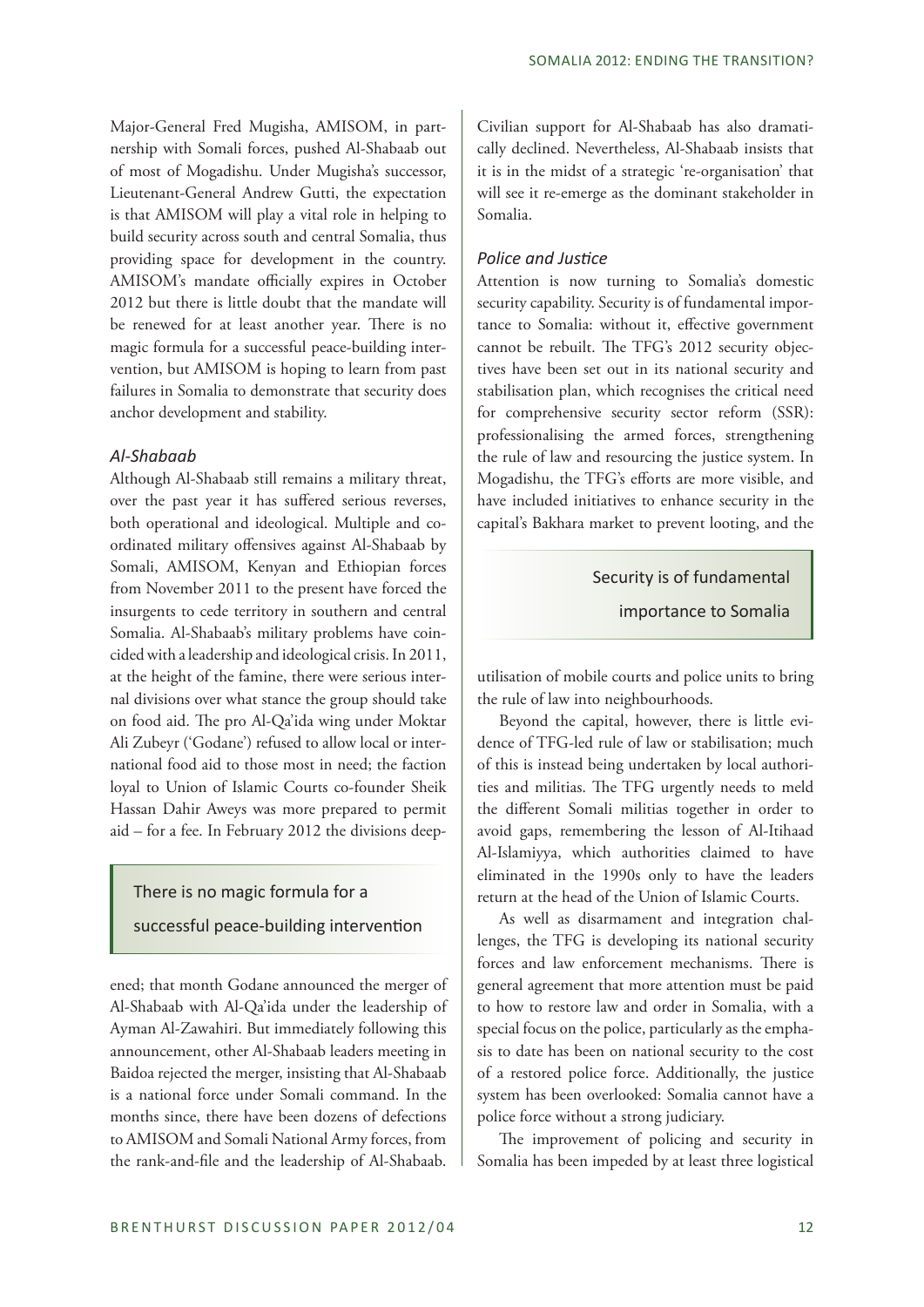and bureaucratic obstacles. First, a lack of resources for the armed forces, including food and healthcare, together with the non- or late-payment of salaries, has led to a high level of military desertion. Second, it is felt that foreign training methods (in the EU-led training programmes in Uganda) have not been attuned to Somali needs, and are seen as incongruent with Somali approaches. Third, instability of tenure within the senior echelons of the military is often cited as problematic. Multiple changes in the commander post have damaged efforts at reform and the potential for change within the military command structure and the wider organisation. Indeed, the promotion of senior military leaders who have not come up through the ranks, but who are often tribal

The effectiveness of the EU and NATO naval operations has yet to be decisively established

chiefs or former warlords, has impacted the effectiveness of the armed forces.

An overriding challenge for the TFG is developing the right exit strategy for the foreign troops now in-country, ensuring that there is a win-win situation for the TFG in which Al-Shabaab is eliminated, and that law and order is brought into the vacated areas. Crucial to this objective is securing the territory abandoned by Al-Shabaab and establishing administrations in those areas to fill the authority vacuum. The border regions are immensely important: having long been on the periphery of national policy-making based in Mogadishu, they may now hold the key to Somalia's stabilisation.

#### *Countering Piracy*

In the midst of – and largely also because of – Somalia's recent insurgent war, piracy has mushroomed along the coastline, becoming sufficiently critical for the mobilisation of more than 20 nations in naval operations in and around the confluence of the Gulf of Aden and the Indian Ocean. As a result, on any given day, there is an average of 17 naval ships on patrol in these areas of the high seas to provide a transit corridor for approximately 30,000 cargo ships every year.

It is now standard to proclaim that a landbased approach is essential to countering piracy, but there is as yet little international consensus on what such a strategy involves. The effectiveness of the EU and NATO naval operations has yet to be decisively established; whilst on land the donor focus on capacity-building of institutions capable of arrest, detention and trial in Puntland has not yet led to a significant deterrence effect. At the London Conference on Somalia in February 2012, international donors agreed to strengthen prosecution and detention capabilities for the Seychelles, Puntland and Somaliland, with prisoner transfer agreements between these administrations also completed that month. Another donor priority is to disrupt the financiers and logisticians of piracy wherever they may be based, by working through regional partners, the AU, the Arab League and other countries such as Turkey. In London, there was agreement to enhance co-ordination on illegal financial flows and to co-ordinate intelligence gathering and investigations. The recently established Regional Anti-Piracy Prosecutions Intelligence Coordination Centre (RAPPICC) in the Seychelles was also welcomed.

However, more is required to put in place a coherent, comprehensive strategy that connects the maritime and littoral environments. In particular, it has been proposed that efforts should be made to change the narrative around piracy, such as through a public relations campaign that tackles the message that pirates are simply responding to toxic waste

> More is required to put in place a coherent, comprehensive strategy that connects the maritime and littoral environments

and illegal fishing.12 Whilst piracy may have in fact reduced the level of illegal fishing, the international community still needs to have a high-level interest in a complete ban on illegal fishing in Somali territorial waters.

Political will and competent leadership are the keys to clamping down on piracy. This is not only required in Puntland, but also crucially in the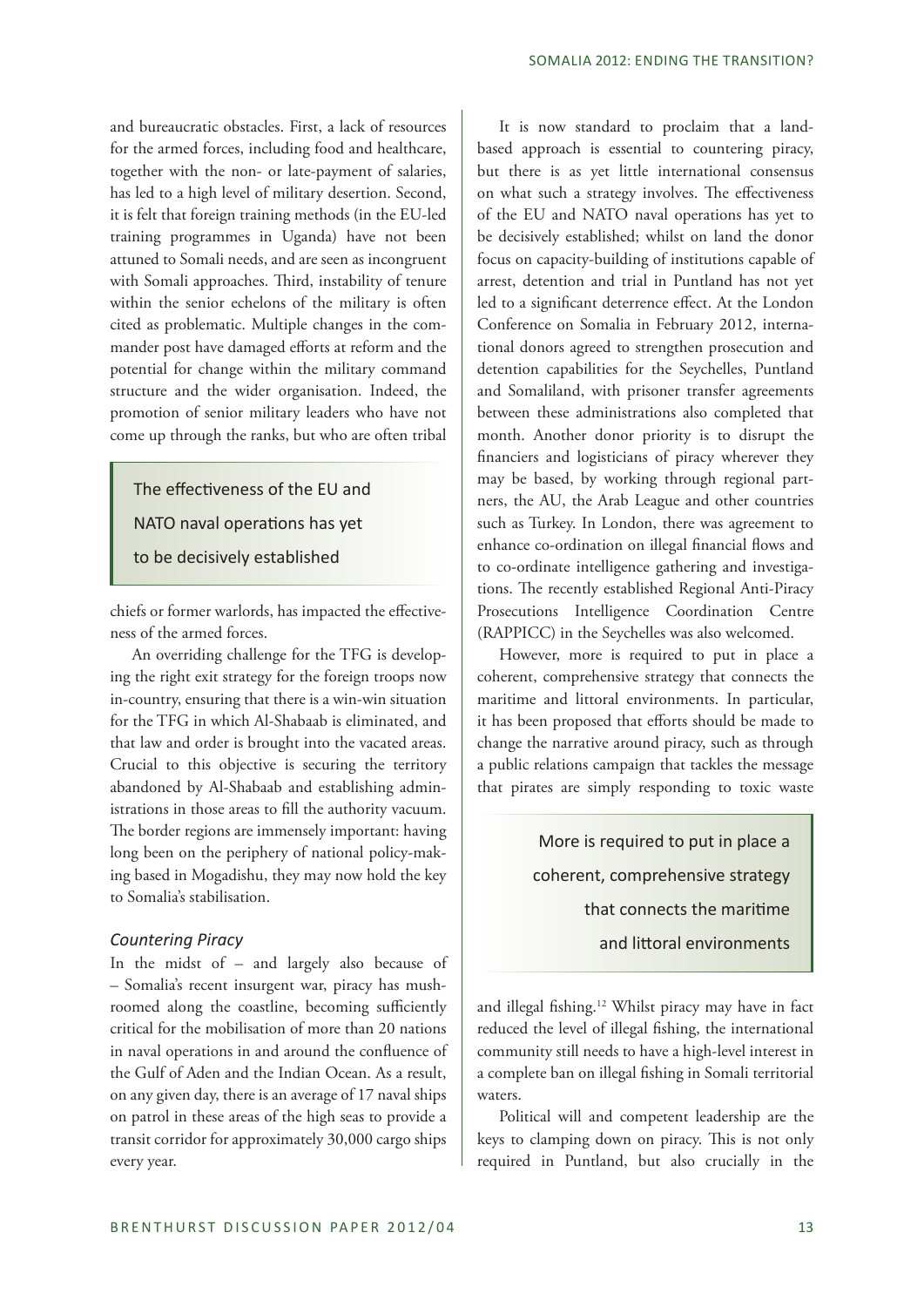Galmudug administration since piracy has now become more active around Hobyo. There is a risk for these regional governments and local administrations in taking on the pirates who now constitute powerful economic organisations with a significant interest in the status quo. Puntland, in particular, needs to be encouraged to commit to counter-piracy but also compensated for taking on this risk, particularly in order to build a system of sustainable law and order that buffers against the pirates' resurgence. Job creation and employment schemes, such as in the fishing and road-building industries, are one element of this approach which must not only focus on shoreline communities, since pirates do not necessarily come from the coast.

It will take a long time to dismantle the system in place, but it is essential in order to prevent Puntland becoming a narco-state based on piracy like some areas of West Africa; and to prevent any link-up between pirates and other destabilising actors in Somalia.

## **AMISOM and Counter-Insurgency in Somalia**

In a 2006 article, General David Petraeus, the former commander of the Multi-National Force in Iraq, penned 14 lessons learnt over years of commanding counterinsurgency operations in that country. One observation he made was that success required more than just military operations. He wrote: 'Counterinsurgency strategies must also include, above all, efforts to establish a political environment that helps reduce support for the insurgents and undermines the attraction of whatever ideology they may espouse'.<sup>13</sup>

In this, General Petraeus acknowledged he was stating the obvious. But it bears repeating given the military success that the AU Mission in Somalia has achieved in the capital, Mogadishu, over the last 18 months. Ultimately, however, its work will be judged by its facilitation of the peace process across the whole of southern Somalia over the long term. This is not to diminish the significance of AMISOM's efforts in and of themselves; for the long-suffering people of Mogadishu, any respite, however temporary, from the years of war is welcome. While much more work remains to be done if Somalia is to be placed firmly on the path to stability, it is undeniable that without security in the capital much of the political progress that has been made in the last eight months would not have been possible.

AMISOM is now embarking on Phase II of its original concept of operations. The aim is to create stable conditions throughout the country in which the political roadmap can be implemented. The roadmap calls for the establishment of regional administrations that progressively extend the writ of the transitional government

and enable the long-term process of reconciliation. As in the capital, this will necessarily require confronting the terrorist insurgency of the Al Qa'ida group, Al-Shabaab, across south-central Somalia.

The British military strategist, Sir Robert Thompson, likened counter-insurgency to fishing. 'If the [insurgents] can be isolated from the population, i.e., the "little fishes" removed from "the water", then their eventual destruction becomes automatic', he wrote in his 1966 book, *Defeating Communist Insurgency*. Thompson's approach is known as the ink spot strategy. Areas that security forces effectively control are viewed as inkblots on a map. Any area falling under the spreading inkblots must be cleared of insurgents and subsequently policed. This has been the bedrock of AMISOM's success in Mogadishu.

The strategy requires the availability of troops in sufficient numbers to take and hold key towns in south and central Somalia, as well as a substantial investment in force enablers and multipliers. The strategy has received the approval of the UN Security Council, which, via Resolution 2036, has expanded the mandated force strength to 17,731, for the first time giving AMISOM aerial and marine components, as well as guaranteed predictable funding for its operations and equipment. As a result of this, AMISOM is now in the process of adding new contingents into its fold, including the Kenyan forces in southern Somalia as well as a fresh battalion from Sierra Leone. With the deployment of Djiboutian troops – eventually destined for Beletweyne – already underway and Uganda and Burundi deploying additional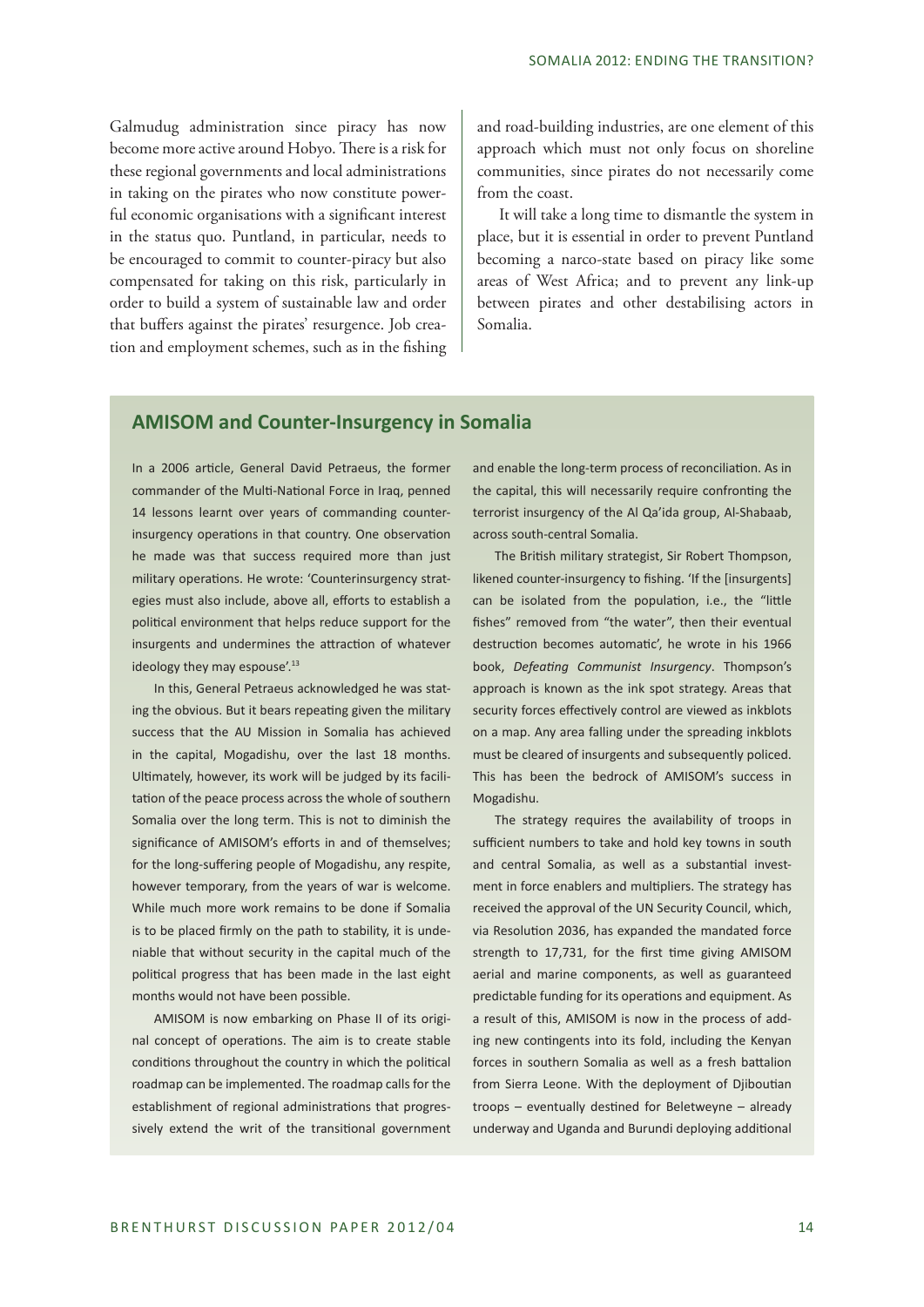forces to Baidoa, the mission now has a significant and expanding presence outside the Somali capital for the first time.

The expansion of the AMISOM force will also require revamping the command and control architecture. Over the last four years, the Burundian and Ugandan contingents have forged an effective partnership, but the integration of the Kenyan and Djibouti contingents over such a wide area will undoubtedly come with new challenges as forces learn to work together. An expanded and balanced Force Headquarters able to guide and co-ordinate the actions of all AMISOM forces, and liaise with both allied forces and with Somali national forces, is indispensable. These arrangements have now been elaborated in a new concept of operations.

In his article, General Petraeus further warns against 'trying to do too much with your own hands', citing the counsel of T E Lawrence from 1917. To paraphrase: 'Better the Somalis do it tolerably than that you do it perfectly. It is their war, and you are to help them, not win it for them.' In practice this means empowering Somalis to do the job themselves.

With the help of our partners in the international community, AMISOM has been training and mentoring the core of a rejuvenated Somali National Army and currently our forces are woven tightly together on Mogadishu's perimeter facilitating the transfer of discipline, knowledge and experience. However, the Somali forces face significant hurdles in terms of equipment, weaponry, communications infrastructure and resources.

AMISOM has also prioritised the training and mentoring of the Somalia Police Force (SPF) via the AMISOM Police Component. With its help, the SPF, whose officers today number approximately 5,000, has established police posts in all 16 of Mogadishu's districts. Working together with the National Security Agency and with the

co-operation of city residents, they are disrupting up to 70 per cent of Al-Shabaab terror plots. The deployment of Formed Up Police Units, also authorised by Resolution 2036, will help improve the situation even further.

General Petraeus noted in another of his observations that money can be better than ammunition. Repair of police stations, purchase of uniforms and equipment, construction of training and operating bases will all require funds, as will international support for overall reconstruction, economic revival, and the restoration of basic services in liberated areas.

On the whole, the policing and civil-affairs operations will be just as important as the military operations inside the newly liberated inkblot areas. This is not to say that the capital or other liberated towns will be perfectly safe and free of violence. Across the world, no city or town in a country dealing with an insurgency can hope to be immune from random attacks. Kabul and Baghdad, for example, are still targeted by terrorists, but to a large extent security forces there have enabled political and economic activity to proceed.

Similarly, though it is likely that Mogadishu and other Somali towns will continue to be hit by terrorist attacks, the goal will be to ensure that violence is kept to a minimum and that the insurgents are relegated to the periphery of society. The central challenge therefore will be the continued degradation of the capacity of the Al-Shabaab terror group while investing in the Somali peace process, its people and its institutions. AMISOM has applied the lessons of others and is firmly on the right path to achieving this.

*Major General Fred Mugisha is a senior member of the Uganda People's Defence Force and served as the AMISOM Force Commander from August 2011 to April 2012.*

# **Humanitarian Relief and Recovery**

According to a recent UN World Development Report, it takes on average 25 years to escape conflict.14 Somalia faces enormous and sustained humanitarian challenges emerging from persistent violence, poverty, environmental degradation and drought-induced food insecurity. In the summer of 2011, the humanitarian crisis in the south and

central regions of Somalia had put 750,000 people at the risk of starvation, with an estimated 4 million people needing aid. By November, the UN considered food security to be stabilising, but in the spring of 2012, the effects of the drought and its associated impact on displacement and the agricultural economy were still acutely felt.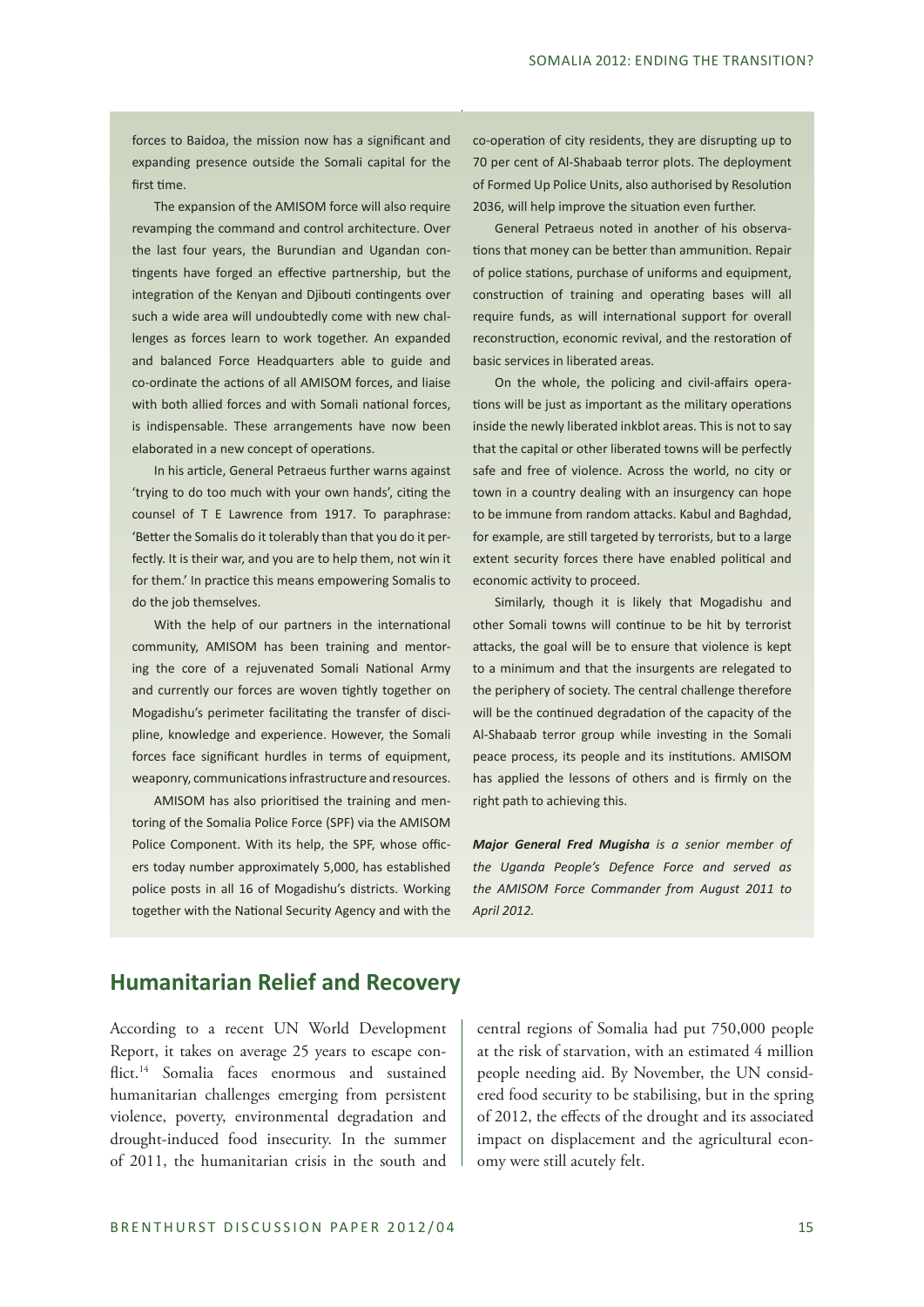The UN is very extensively involved in Somalia. Since the 2010/11 droughts, the UN has been working to stabilise access to food through food vouchers and cash-for-work schemes, and to address the high mortality through water and sanitation programmes and controlling communicable diseases. The UN has been focused on providing shelter and public health within IDP camps but also giving support during the migratory movements, for instance in cross-border operations at Gedo. The KDF incursion affected people's willingness to plant during the Dehr rains, thus impacting the forthcoming harvest, and important mill production since the area of the Kenyan operation is the main fodder-producing region of Somalia. The UN has also focused its work on Mogadishu where at least 300 displaced communities are living

There is much to do in the long-term to rebuild livelihoods and social resilience

in squatter conditions in areas controlled by 'gatekeepers' who control assistance. The UN is concerned about the level of sexual and gender-based violence in these IDP camps; as well as the severe long-term problem of loss of livelihoods and assets, including increasing impoverishment and an enlarged external refugee population. There is much to do in the longterm to rebuild livelihoods and social resilience.

The humanitarian crisis has brought new donors and actors into Somalia, which has challenged UN co-ordination and also raised questions about the accountability of assistance going through the TFG. There are concerns that the practices of agencies new to Somalia may challenge current ways of operating, for instance by working through Al-Shabaab, which will need to be considered moving forward.

#### *The Role of the Diaspora*

The diaspora plays a dual role as an agent for change and as a link between international and Somali communities; an estimated 80 per cent of the start-up capital for small and medium companies in Somalia comes from the diaspora, which also contributes skills and technical expertise. As is well known, remittances constitute a significant proportion of Somali incomes, receipts that add up to more than the international aid budget every year (approximately \$3 billion).

In the UK, it has been suggested that the rise of a successful Somali-speaking TV channel, together with multiple websites and news articles, has led to increased awareness and debate amongst the diaspora community. Important issues under discussion include the reduction of MPs and the possibility of national elections. In some circles, this active engagement has led to accusations that the diaspora has been pushing forward clan politics and the federal agenda. Other accounts are more positive: the UK diaspora, for instance, has sought partnerships with the UK government, the UN and other agencies in order to strengthen the organisational capacity of Somali communities.

There is nothing notional about the role that is, and can be, played by the Somali diaspora, and its members are an indispensable ally in the stabilisation and rebuilding of Somalia.

## **Marginalisation and Gender-Based Violence in South-Central Somalia**

In the tumultuous social landscape of Somalia, the vacuum of political power has left the power base of patriarchy largely unchallenged. Somali women have experienced – or rather endured – untold hardships during the past 20 years of civil conflict and humanitarian disaster.<sup>15</sup> In one respect, they are second-class citizens with limited rights, yet they also play an important and

unheralded role in sustaining livelihoods and running small businesses in this fragile state.<sup>16</sup>

The United Nations' Special Rapporteur on violence against women, Ms Rashida Manjoo, has said: 'violence against women is a manifestation of inequality and discrimination which cannot be addressed in isolation of the historical and current context'.17 In south-central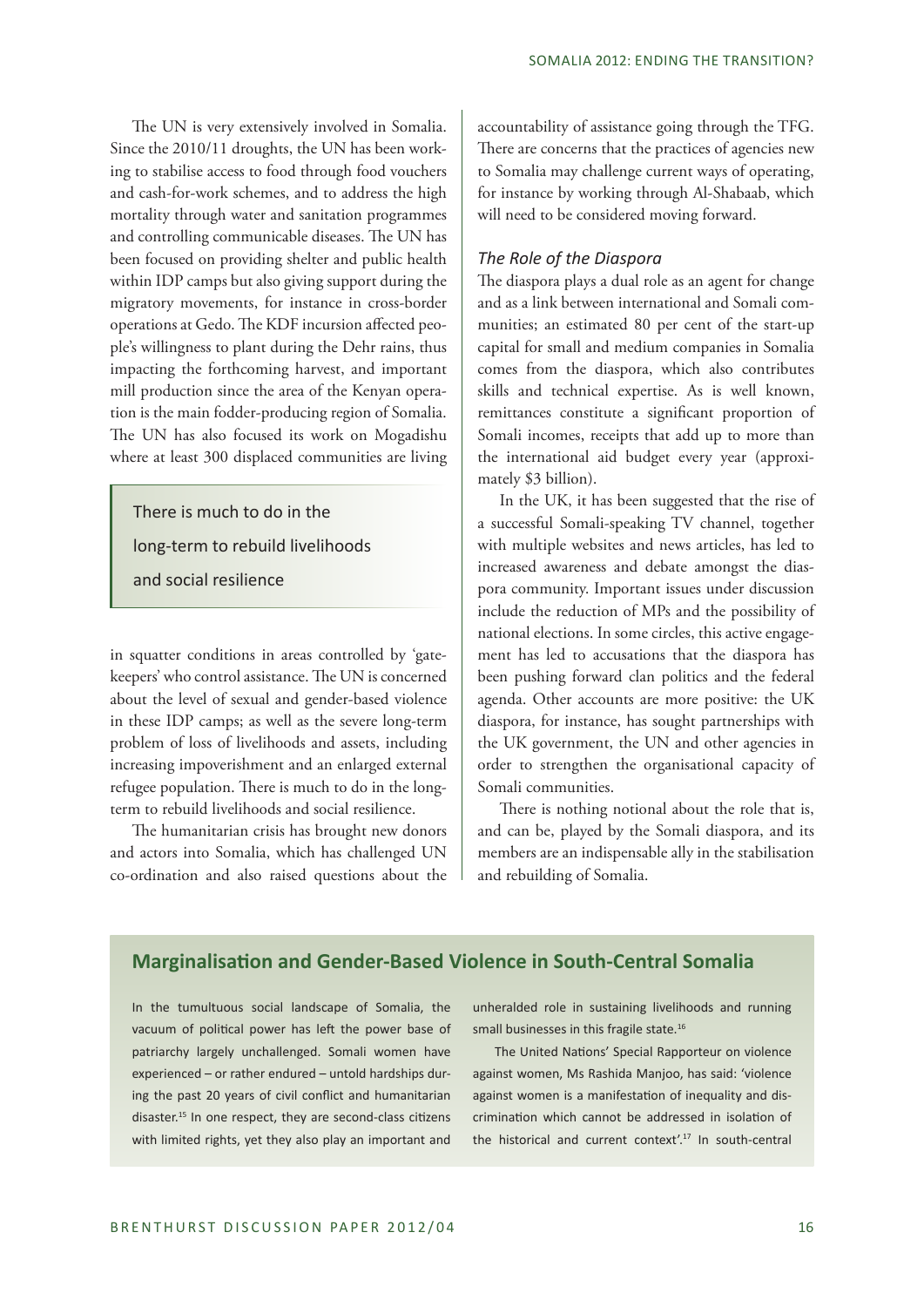Somalia, sexual assault, female genital mutilation,<sup>18</sup> domestic violence, forced marriage and abduction are brutal manifestations of the very fragile situation in which the state is weak and there is widespread impunity. Women have been particularly vulnerable during the upheaval and violence of the recent conflict. Sexual violence is prevalent in IDP camps, and there is little redress for Somali women in the enduring culture of patriarchy and sexism in which customary and social norms do not provide adequate protection. Intimate partner violence, for instance, is not a legal offence: it is seen as a private issue and families prefer not to intervene.19 As a result women find it difficult to report abuse. The idiom, '*Walaashaa iskuma hubtid seedigaa ha isku ceebayn*' ['you are not sure the position of your sister, therefore don't lose your brother-in-law'] reflects dominant power dynamics within the family and the broader community.

Women are also grossly underrepresented in the political institutions of south-central Somalia. Despite a 12 per cent quota, women occupy less than 5 per cent of the national legislature's seats. In the customary system, women may not serve as sultans, legislators or judges (*Xeerbeegti*), and they are excluded from the traditional clan forum of the *shir* in which important clan decisions are made, such as compensation payments. This systematic exclusion of women from traditional politics and the justice system perpetuates women's subordination and their current limited political representation.

But changes are afoot in Somalia. The Garowe Principles include a commitment to gender representation in political institutions through a mandatory 30 per cent quota of women in parliament and cabinet. The quota programme has the potential to significantly elevate the status of women in Somalia, as it has done in Uganda and Rwanda. However, increased political

representation alone cannot bring change in women's lives unless followed by political commitment and initiatives to end gender inequality. Legislation to protect women and promote gender equality would be an important milestone in Somalia's current political transition.<sup>20</sup>

But women in Somalia are not only victims of conflict: they are important actors with agency, and as such they merit a key role in reconciliation and peace-building processes. A growing number of women in Somalia and in the diaspora are already playing important roles in the process of recovery and reconstruction. They are leading various initiatives to rebuild the country such as the construction of roads, rehabilitation of hospitals and schools, and rebuilding wells and boreholes. Their involvement could be a harbinger of wider change, with more women joining the political arena, demanding greater equality.

This is particularly notable in the economy. The collapse of the state in 1991 decimated the country's public sector whilst the civil war required the participation of large numbers of men – both factors that led Somali women to run businesses and small enterprises for survival. Women's roles in the market – and outside the home – is increasingly seen as normal. Through greater participation in the marketplace, women's productive roles in the nation's economy has become apparent.<sup>21</sup>

These developments are not new: women played an important role during the civil war, and women's social organisations have been active in peace and advocacy work since the early 1990s.<sup>22</sup> But there is now a sense that women can have a better place in the new Somalia we all yearn for.

*Bahsan Ahmed Said is a National Programme Associate/ GBV Coordinator at the United Nations Population Fund based in Puntland.*

## **Recommendations**

Somalia requires a comprehensive approach that emphasises political and economic capacity building, as well as security. A military solution alone will not work, and Somalia will not be able to capitalise on security gains without political gains: Somalia needs to move beyond the status quo.

To do so, Somalia needs a motivated, accountable government capable of gaining trust and legitimacy. The years of violence and the inability to bring together Somalia's different groups have resulted in the breakdown of Somalia's social contract between the state and the people. Imposing internationally 'approved' leaders may be a short-term fix, but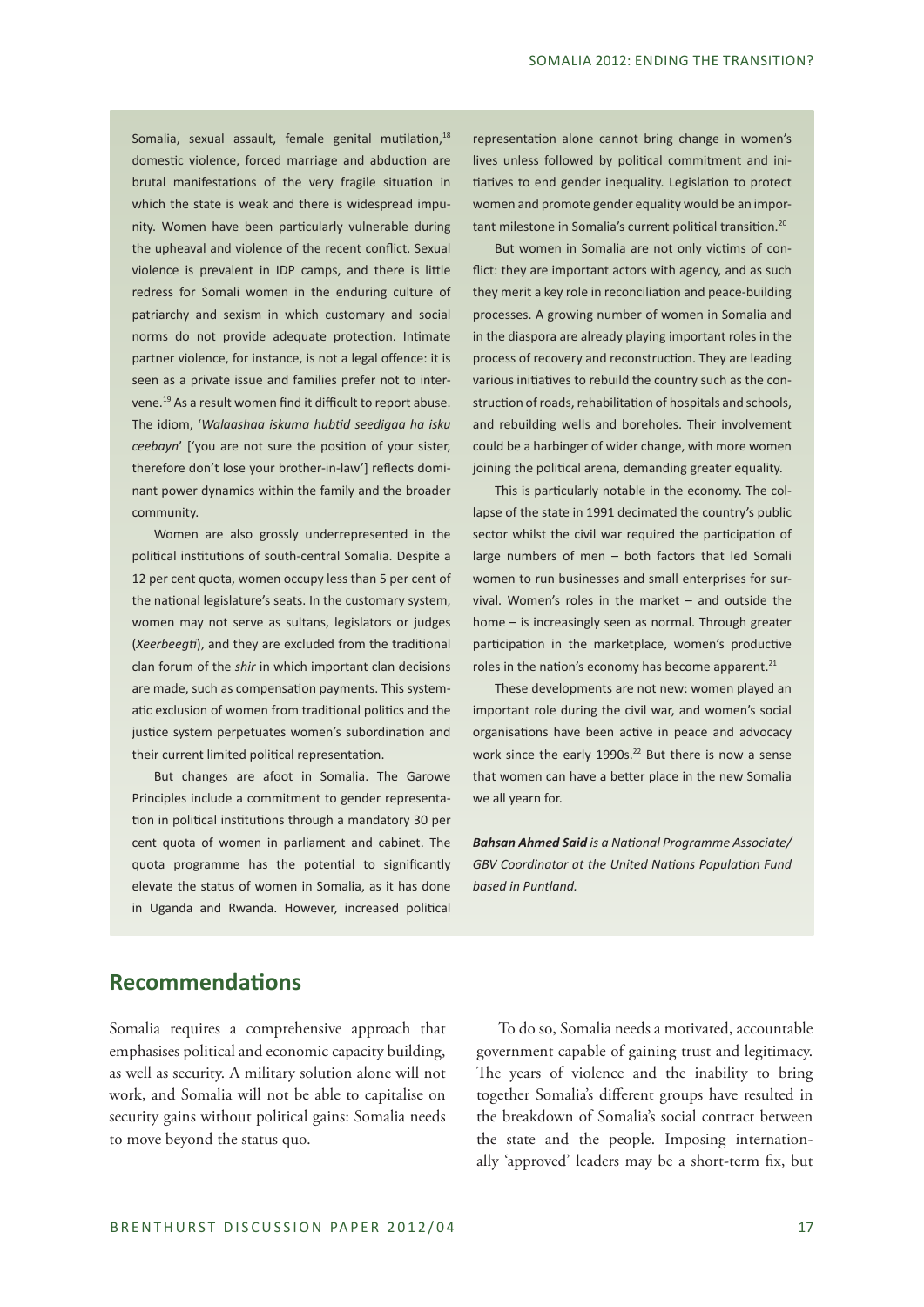is never a long-term solution, as has been demonstrated in Iraq and Afghanistan. 'Local ownership' is now a well-worn truism, but it remains true nevertheless. As the clock ticks towards the end of the TFG mandate in August 2012, pressure will mount for the establishment of a government – any government – to avoid a post-TFG power vacuum. At the same time, this would return Somalia to the

Planning for a comprehensive approach in Somalia needs to begin sooner rather than later

classic short-termism that has hobbled the country for two decades. The long-term strategy must be to build institutions and encourage accountable and representative leadership. Institutions such as the proposed National Constituent Assembly could play a key role in fusing traditional representation with parliamentary democracy. A credible civil service also needs to be established. None of this can be achieved overnight and it is, inevitably, a messy process. But there is no substitute for genuine representation.

#### *Making Aid Work for Somalia*

The size and duration of the multilateral footprint in Somalia is being downplayed in public, with an insistence that it is the Somali people who must take pole position in rebuilding the country. But the lesson of previous interventions suggests that the global community is likely to be in Somalia for the better part of this decade. This is a long-term commitment and it needs a comprehensive strategy to meld together aid, development, politics and security. In Iraq and Afghanistan, jurisdictional disputes and mutual mistrust between development and security stakeholders cost time and lives. Planning for a comprehensive approach in Somalia needs to begin sooner rather than later, and avoid being bogged down in political correctness. The UN has opened an office in Mogadishu and the expectation is that other development organisations will also make the move from Nairobi, but international organisations must also work with local organisations to build long-term capacity in the country.

The comprehensive approach must also be complemented by co-ordinated humanitarian assistance. Somalia's aid architecture has been in place for two decades but the dynamics are changing: there are more than 1 million IDPs in Somalia, tens of thousands still being displaced by AMISOM operations in Bay and Bakool, and three quarters of a million Somalis remain in camps in Kenya, Yemen and Ethiopia. With the return of the UN and other organisations to Somalia it is crucial that the humanitarian strategy is fully funded and prioritises Somali perspectives. The donor effort must also contribute to virtuous circles that can take Somalia progressively out of conflict. A clear agenda for achieving this has been recommended by the UN World Development Report, built around the three pillars of legitimate institutions, justice and jobs, and this is where aid should be focused.<sup>23</sup>

In particular, there needs to be a proper funding strategy. This requires clarity and consensus on how funding is given, who it is given to, and who is accountable for the finance. In the fog that followed the removal of the Taliban government in Afghanistan and Saddam Hussein in Iraq, tens of millions of dollars in cash were distributed by the international community to warlords, self-styled political leaders and criminals. The monies were never accounted for. Without due diligence, funding for Somalia will disappear into the black market economy and could end up financing corruption and factionalism instead, making aid a curse not an asset. There needs to be clarity on how long and to what extent the global community can fund Somalia, given the financial crises facing traditional donors, as well as the development of alternative funding structures.

Co-ordination on a grand scale is never easy. But some of the most basic questions have not yet been answered: Who is in charge overall? Who is in charge of what? How best can the Somali people be at the centre, not the periphery, of international efforts? What is the draft timeline and possible exit strategy for the multilateral effort? There are of course no simple answers, but the international community must use the impetus from London and Istanbul to move towards agreement on these key issues.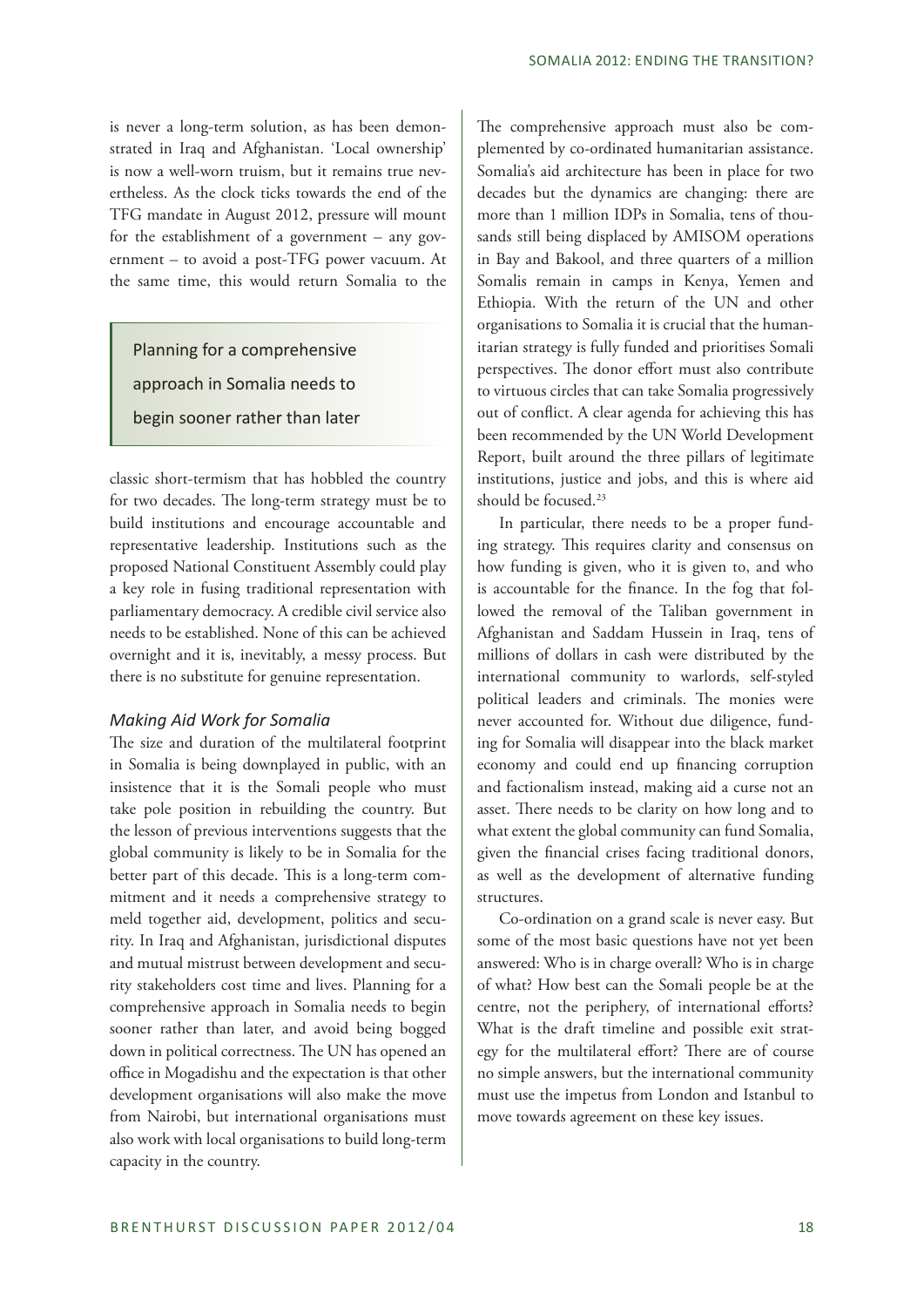## **Eight Points for Consideration**

- Develop better co-ordination between new aid agencies working on the ground and the UN, and also between agencies in Mogadishu where there are overlapping interests.
- Prioritise the capacity-building of local Somali NGOs, with clear arrangements for eventual handover to domestic agencies.
- Support initiatives to promote gender equality and stop gender-based violence in Somalia.
- Focus on jobs. Employment creation is very important both for bolstering livelihoods after the famine and also for providing credible alternatives to piracy. Sufficient well-paid jobs are also crucial to undermining Al-Shabaab, which has been able to pay their personnel on time whilst the government has not.
- Bolster the Somali police force to provide a law enforcement capability in Somalia, and strengthen the justice system as the corollary of security and law enforcement capabilities.
- Review tenure arrangements for senior positions in the military to build resilience and accountability into the organisation, and ensure the payment of Somali Army salaries on time, with specific attention paid to food and healthcare provisions, in order to stem desertion and improve conditions of service.
- Focus on local accountability to ensure that the AU force is not seen as yet another militia, and ensure that misdeeds and acts of impunity by all military forces within Somalia are investigated.
- Ensure better co-ordination between land and maritime operations.

# **Concluding Remarks**

The RUSI–Brenthurst Foundation roundtable on Somalia was in many ways a precursor to the largescale international conferences on Somalia that would dominate 2012. The meeting was arranged through consultation and partnership with the UK Somali diaspora and policy-makers in Somalia. That it attracted good attendance and media attention is a testament to the fact that the consultative process was just as important as the event itself. The consultations in the UK prior to the London Conference in February 2012, and the national and regional consultative conferences in 2012, also show that for the Somali people, the consultative framework is a key element of engaging on Somalia.

Although the roundtable was held in late 2011, the issues raised during the event and in the subsequent articles, remain central to Somalia's future. There is less Somali hostility towards AMISOM now than there was at the time of the meeting six months ago, and the AMISOM expansion into southern and central Somalia has further dislocated an increasingly fragmented Al-Shabaab – but AMISOM still has its critics amongst the Somali people.

The roundtable also highlighted a deep desire amongst Somalis to build a Somali nation that fuses

federal autonomy within a wider national partnership in which the whole is greater than the sum of its parts. The cautious optimism expressed by roundtable delegates regarding the transition is being borne out by events. In May 2012 Puntland adopted a constitution that provides for an autonomous Puntland within a federal Somalia. Meanwhile, in Mogadishu at a conference in May 2012, agreement was reached that clan elders will play a pivotal role in selecting a constituent assembly, which in turn will pave the way for a new constitution and parliament. Increasing the levels of female political and social representation in Somalia was a recurring theme at the RUSI– Brenthurst Foundation meeting and subsequent Somalia conferences, and is a major consideration for post-TFG Somalia. Although there can be no illusions about the challenges, the heightened, local, regional and global engagement with and on Somalia has raised hopes for greater success this time around. The consultative process cannot deliver a 'quick fix': Somalia's ongoing initiative in participatory democracy is a long-term endeavour.

The RUSI–Brenthurst Foundation roundtable, and other conferences elsewhere on Somalia, has demonstrated the small but useful role think tanks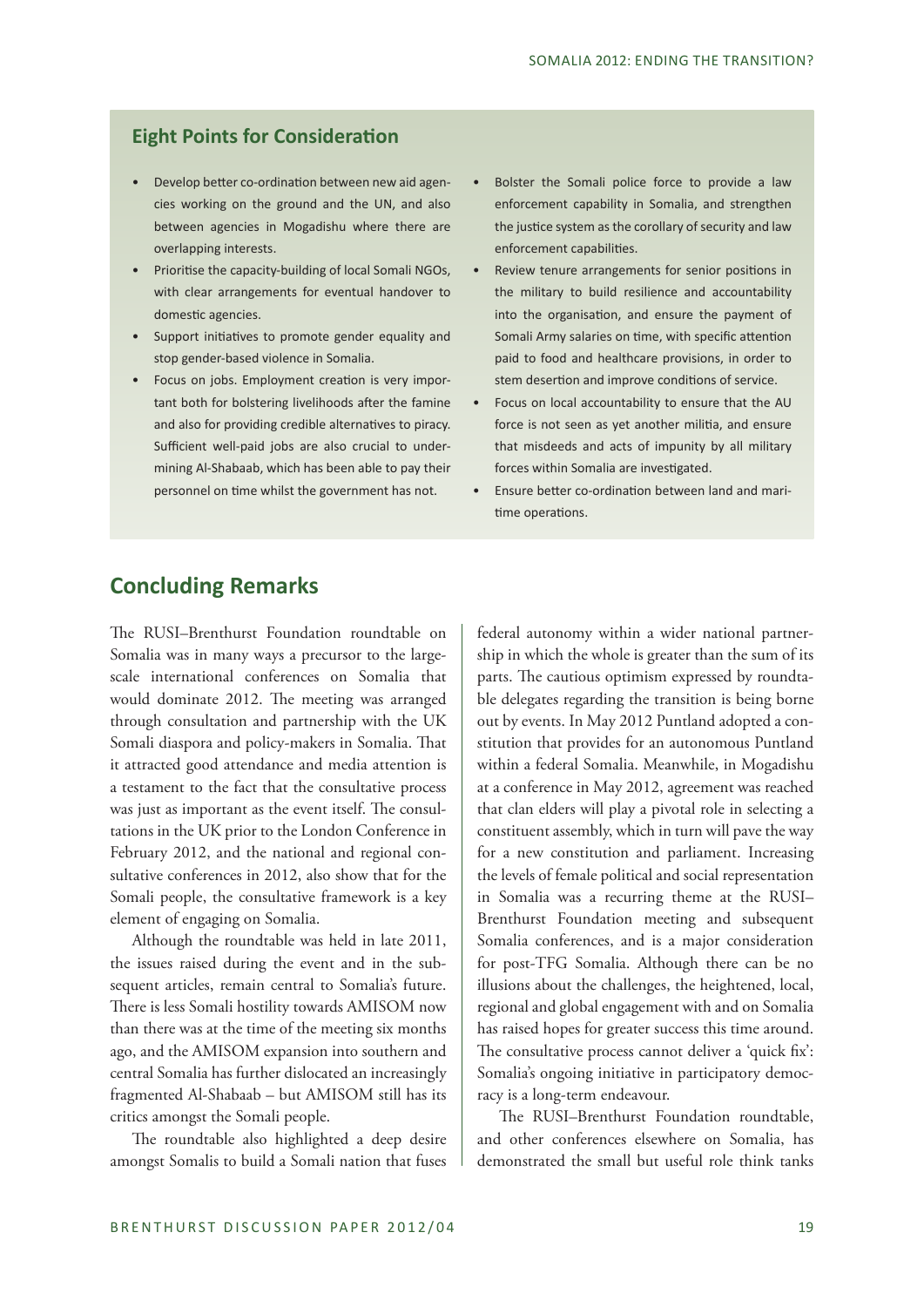can play in providing a neutral space for leading policy-makers and the general public to discuss key issues and work towards constructive outcomes. As

the Somali people continue to build their future, this report is a reminder of the hopes and fears of Somalis at a pivotal time in their history.

# **Endnotes**

- 1 Robert I Rotberg, 'The Failure and Collapse of Nation-States: Breakdown, Prevention, and Repair', *When States Fail: Causes and Consequences*, ed. Robert I Rotberg (Princeton: Princeton University Press, 2004): 9–10.
- 2 Mary Harper, *Getting Somalia Wrong?: Faith and War in a Shattered State* (London: Zed Books, 2012).
- 3 Foreign Policy, 'The Failed States Index 2011', <http://www.foreignpolicy.com/failedstates>, accessed 11 May 2012.
- 4 See Article 71, 'The Transition Period', Somali Transitional Charter: Transitional Federal Charter for the Somali Republic, February 2004, <http://www.unhcr.org/refworld/docid/4795c2d22.html>, accessed 13 May 2012.
- 5 See Anna Rader, 'Somalia's 2012 Agenda', RUSI.org, 3 January 2012.
- 6 Track I is focused on national legitimacy; track II understands that stability is rooted in local and regional political units.
- 7 'Full text of the Communique from the London Conference on Somalia at Lancaster House on 23 February', <http:// www.fco.gov.uk/en/news/latest-news/?id=727627582&view=PressS>, accessed 24 February 2012.
- 8 This article is based on remarks made to the roundtable meeting in November 2011.
- 9 See Anna Rader, 'Time to Secure Somalia', RUSI.org, 5 October 2011.
- 10 For a review of Al-Shabaab's alliances, including its relationship with Al-Qa'ida, see the profile in RUSI's second UK Terrorism Analysis, 'Global Jihad Sustained Through Africa', April 2012, <http://www.rusi.org/analysis/commentary/ ref:C4F7 BDEE390DBB/>.
- 11 Al-Shabaab denied involvement in the kidnapping of two European tourists, Judith Tebbutt and Marie Dedieu, from the Kenyan coast, and two Médecins Sans Frontières aid-workers from the Dadaab refugee camp; and indeed, it did not bear the organisation's hallmarks.
- 12 See Jay Bahadur, *Deadly Waters: Inside the Hidden World of Somalia's Pirates* (London: Profile Books, 2011) for more on the illegal fishing myth.
- 13 David H Petraeus, 'Learning counterinsurgency: observations from soldiering in Iraq', *Military Review* (Jan–Feb 2006).
- 14 *World Development Report 2011: Conflict, Security, and Development* (World Bank, 2011).
- 15 For instance, women's health is very poor. Maternal mortality rates are very high, women are particularly vulnerable to HIV infection, and access to family planning services is inadequate. See Immigration and Refugee Board of Canada, 'Somalia: The situation of women', 7 May 2007, SOM102474.E, <http://www.unhcr.org/refworld/docid/46fa537ba. html>, accessed 23 April 2012.
- 16 See the report of the National Civic Forum's meeting on Saturday 16 April 2011 at the Pride Inn Hotel, Nairobi, 'The burden of the two decades Somali conflicts on women and children', <http://ncfsomali.net/index.php/ forums/81-the-burden-of-the-two-decades-somali-conflicts-on-women-and-children>, accessed 24 April 2012.
- 17 UNHCR, 'Violence against women: UN expert concludes visit to Somalia', <http://www.ohchr.org/en/NewsEvents/ Pages/DisplayNews.aspx?NewsID=11719& LangID =E>, accessed 24 April 2012.
- 18 UNICEF puts the prevalence rate of female genital mutilation or cutting (FGM/C) among older women at 96 per cent, and 46 per cent among young women. UNICEF, 'Somalia Statistics', <http://www.unicef.org/infobycountry/ somalia\_statistics.html>, accessed 25 April 2012.
- 19 Immigration and Refugee Board of Canada, *op. cit.*
- 20 The Puntland State of Somalia has made strides in promoting gender equality, with initiatives such as the FGM/C inter-ministerial decree. Set out by Puntland's President, Abdirahman Farole, this calls for the practice to be made illegal in Puntland and perpetrators punished – although the fierce opposition of religious groups will make enforcement very difficult.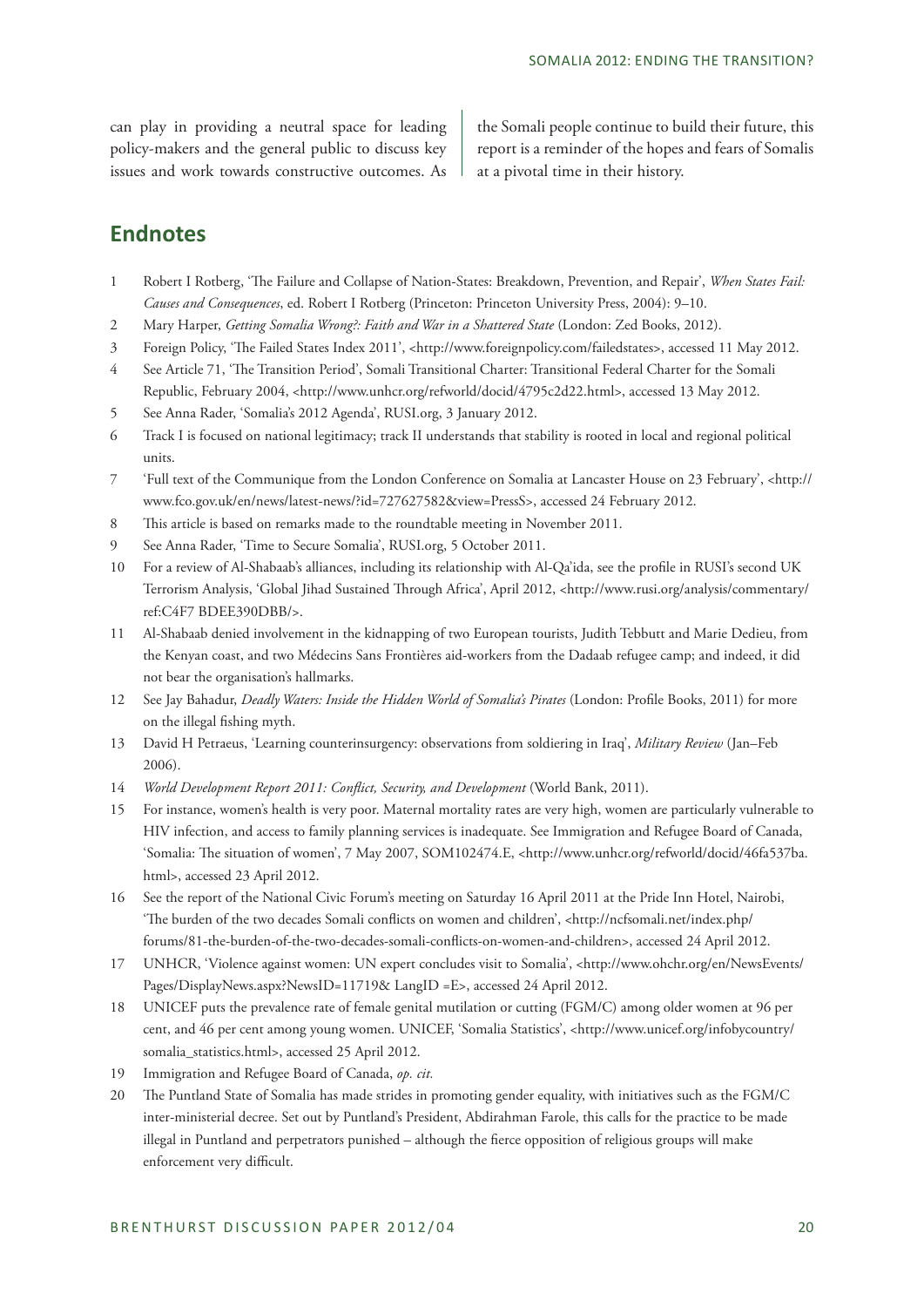- 21 See Judith Glover and Gill Kirton, *Women, Employment and Organizations* (Routledge, 2006).
- 22 Sadia Ahmed, 'Islam and Development: Opportunities and constraints for Somali women', *Gender Development* (Vol. 7, No. 1, March 1999): 69–72.
- 23 See Chapter 3: 'From violence to resilience: Restoring confidence and transforming institutions', *World Development Report 2011: Conflict, Security, and Development* (World Bank, 2011).